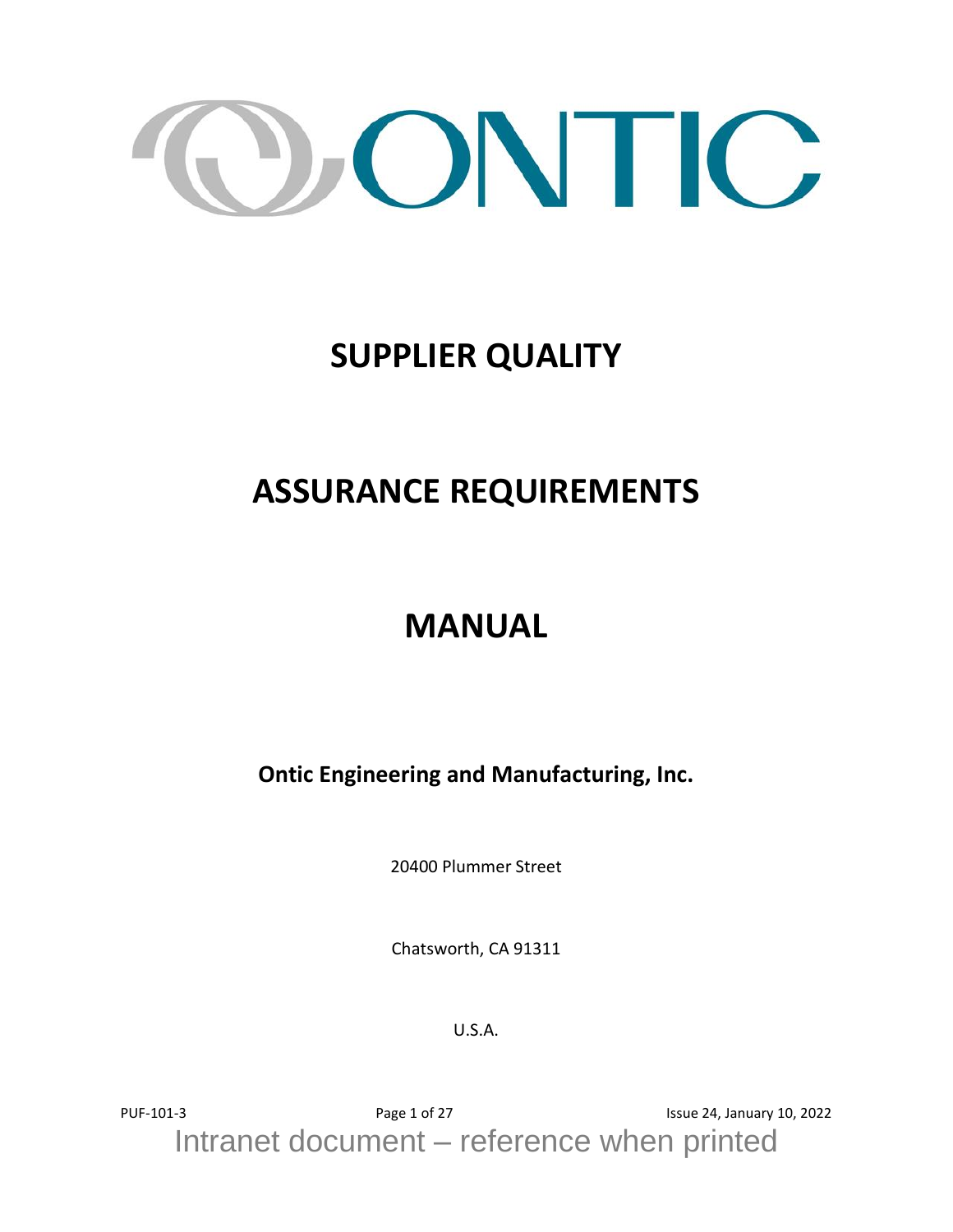

#### <span id="page-1-0"></span>**Overview**

<span id="page-1-1"></span>**Introduction** Ontic Engineering and Manufacturing, Inc. (herein referred to as Ontic or the company) is responsible for assuring the quality of the products we deliver to our customers. The Quality Assurance system at Ontic is based on the international standard, AS9100, AS9110, which requires that we establish procedures for selecting suppliers and for the periodic review and assessment of the effectiveness of the control of purchased materials. It is therefore of extreme importance that we use suppliers who can consistently deliver high quality products and services.

> This manual contains the contractual Quality Assurance Requirements that appear on the Ontic Purchase Orders. The "General" Quality Assurance Requirements in Section 1 apply to all purchase orders. The specific Quality Assurance Requirements in Section 2 apply when referenced by code on the applicable purchase order. Questions and comments regarding these requirements should be directed to the cognizant purchasing representative at Ontic.

| Signature on file - Jose Olmedo     | 02/02/2022 |
|-------------------------------------|------------|
| Quality                             |            |
| Signature on file - Jack Karapetyan | 03/18/2022 |
| Supply Chain                        |            |
|                                     |            |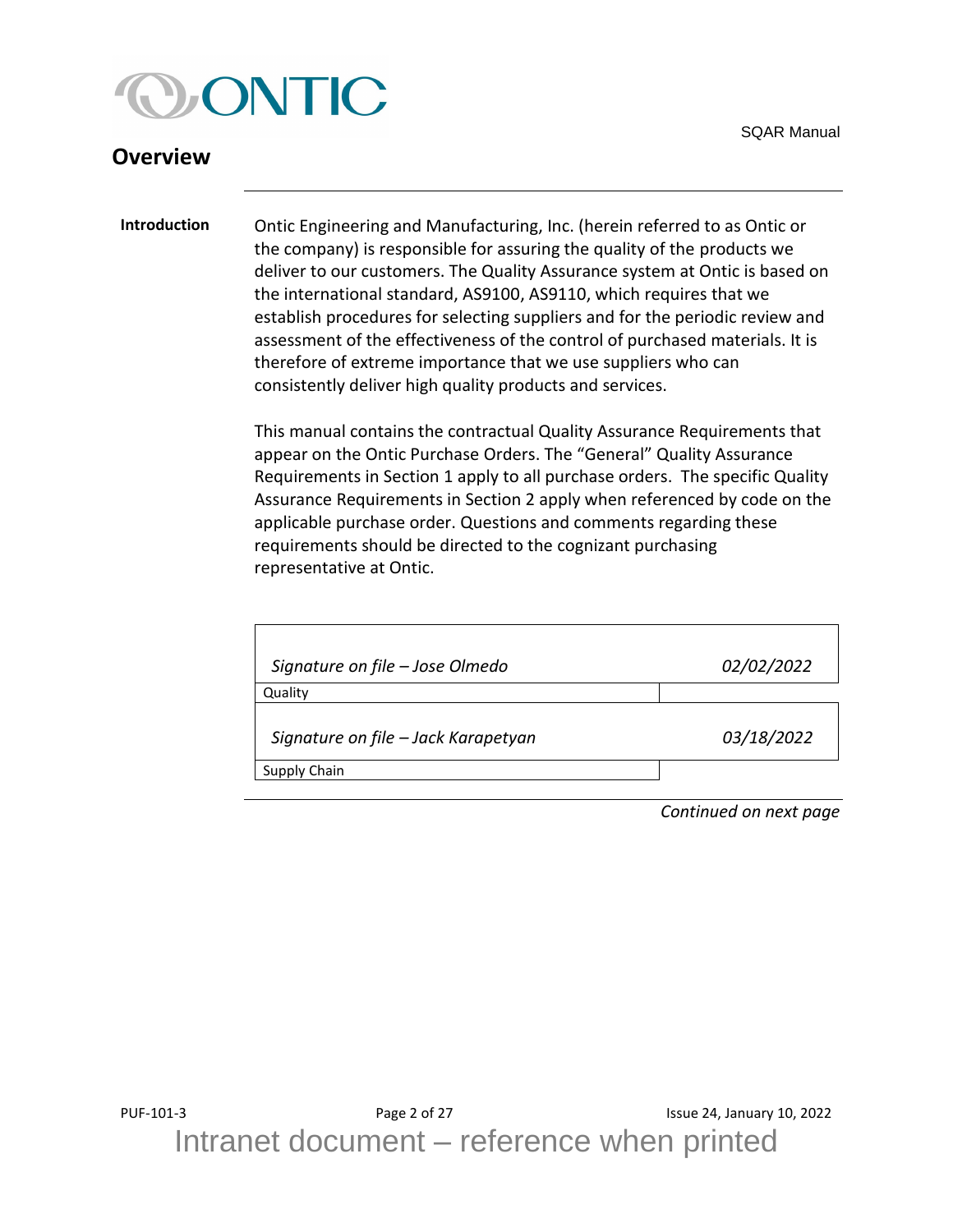

## **Overview, Continued**

SQAR Manual

<span id="page-2-0"></span>

| <b>Change Record</b> | <b>Revision/Issue</b> | <b>Reason for Change</b>                             | <b>Date</b>   |
|----------------------|-----------------------|------------------------------------------------------|---------------|
|                      | D                     | Complete rewrite                                     | Feb 11, 2004  |
|                      | D Issue1              | Added SQAR 22 hardness requirement for               | Jul 19, 2005  |
|                      |                       | rubber products                                      |               |
|                      |                       | Imposed AS9102 FAI by contract                       |               |
|                      | D Issue 2             | Clarified wording, deleted clauses 10 & 11,          | Jan 18, 2007  |
|                      |                       | added clauses 23, 24 & 25                            |               |
|                      | D Issue 3             | Added item 23, D in section 2 to comply with         | Jan 25, 2008  |
|                      |                       | current solder standards: IPGA-610 & J-STD-          |               |
|                      |                       | 001. And remove "Ontic Licensor" from                |               |
|                      |                       | section 2, paragraph 1                               |               |
|                      | D Issue 4             | Added "NDT is to be performed 100%" to               | Apr 06, 2009  |
|                      |                       | No. 17, Section 2                                    |               |
|                      | D Issue 5             | Revise 2 <sup>nd</sup> paragraph, clause 19, Section | Aug 31, 2009  |
|                      |                       | "Each package of rubber components"                  |               |
|                      | D Issue 6             | Sec 1 item D update FAIR to two years; Sec 2         | Jan 27 2011   |
|                      |                       | item 9 c update to "Ontic P/N".                      |               |
|                      | Issue 7               | Reformatted                                          | Aug 08 2012   |
|                      | Issue 8               | Section 1 B. Added FAA facility access note          | Oct 18, 2012  |
|                      |                       | for part 145 repairs.                                |               |
|                      | Issue 9               | Added #26 in section 2 addressing DQR                | Mar 18, 2013  |
|                      |                       | Program                                              |               |
|                      | Issue 10              | Remove repeated and conflicting phrases              | June 17, 2013 |
|                      |                       | from within the document, pages 8,                   |               |
|                      |                       | 10,11,12,14 and 18.                                  |               |
|                      | Issue 11              | Addition of a clause to General                      | July 24, 2013 |
|                      |                       | Requirements, Section 1, S. Supplier Change          |               |
|                      |                       | Notification.                                        |               |
|                      | Issue 12              | Revision to SQAR Manual Section 1, clause R,         | Oct 28, 2013  |
|                      |                       | and added clause 27 to Section 2, to reflect         |               |
|                      |                       | direct reference to NAS-412 and AS6174               |               |
|                      | Issue 13              | Added description of Tooling Verification            | Dec 02,2013   |
|                      | Issue 14              | Added a note to Section 1, paragraph I,              | Feb 06,2014   |
|                      |                       | requesting from supplier that all                    |               |
|                      |                       | documentation shipped to Ontic from                  |               |
|                      |                       | existing stock/inventory shall have sufficient       |               |
|                      |                       | evidence of traceability for previous Lot            |               |
|                      |                       | and/or batch information.                            |               |

PUF-101-3 Page 3 of 27 Page 3 of 27 Issue 24, January 10, 2022 *Continued on next page*

Intranet document – reference when printed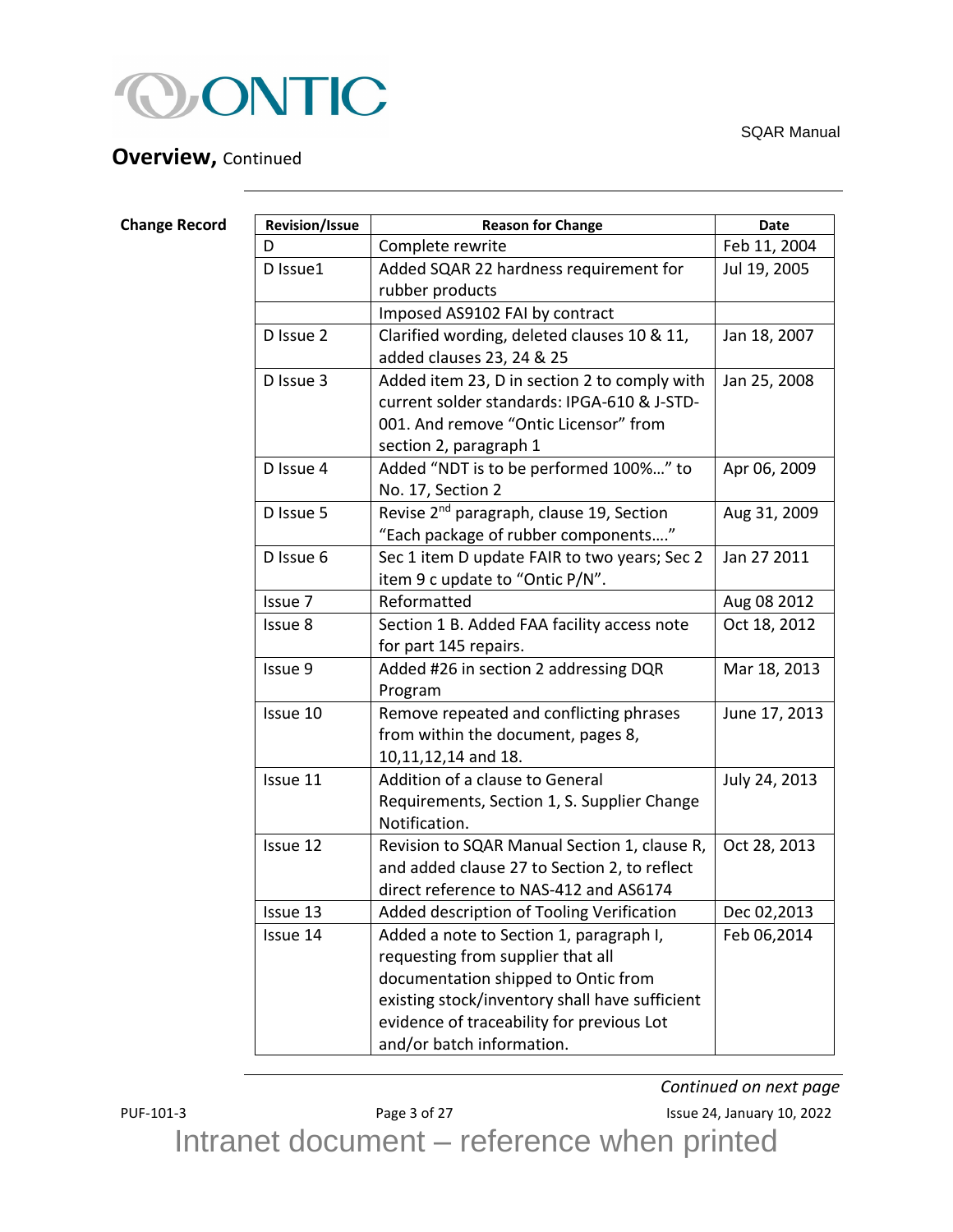

#### **Overview,** Continued

| <b>Change Record,</b> |                       |                                            |                |
|-----------------------|-----------------------|--------------------------------------------|----------------|
| continued             | <b>Revision/Issue</b> | <b>Reason for Change</b>                   | <b>Date</b>    |
|                       | Issue 15              | Added Conflict Minerals EICC template as   | May 21, 2014   |
|                       |                       | annual requirement to Section O, and       |                |
|                       |                       | AS9110 to the Introduction, Section        |                |
|                       |                       | 1paragraph S, Section 2 paragraph 2        |                |
|                       | Issue 16              | Added to General Requirements, Section     | April 21, 2016 |
|                       |                       | 1, Section T Supplier Self Reporting       |                |
|                       | Issue 17              | Added note to Section 1 A to include       | Sep 14, 2016   |
|                       |                       | customer flow downs, added clarification   |                |
|                       |                       | to Section 2, clause 1 on NADCAP and       |                |
|                       |                       | Non-NADCAP suppliers, and removed          |                |
|                       |                       | Ontic specific statement from Section 2,   |                |
|                       |                       | 20. Added Section 2 Clause 28              |                |
|                       | Issue 18              | Moved section 2 clause 27 into section 1   | March 6,       |
|                       |                       | clause U and clarified clause L.           | 2017           |
|                       | Issue 19              | Added reference to DFARS, Added GE         | May 4, 2017    |
|                       |                       | requirement, addressed supplier products   |                |
|                       |                       | and sub-tier control of non-deliverable    |                |
|                       |                       | software                                   |                |
|                       | Issue 20              | Update Section 2, paragraph 1 from         | October 17,    |
|                       |                       | Purchasing to Quality for approval         | 2017           |
|                       | Issue 21              | Update to address AS9110 8.4.3 m           | June 19, 2018  |
|                       | Issue 22              | Update to include certificate requirements | April 17, 2019 |
|                       |                       | per ANSI-Z540.1                            |                |
|                       | Issue 23              | Updated section 1, clause M. Added clause  | Sept 14, 2021  |
|                       |                       | 29 to section 2 to include customer        |                |
|                       |                       | specific shelf-life requirements           |                |
|                       | <b>Issue 24</b>       | Updated Section 1, clause L to add FAA     | Jan 10, 2022   |
|                       |                       | requirement for PMA/TSO articles           |                |
|                       |                       |                                            |                |

**Change Record**,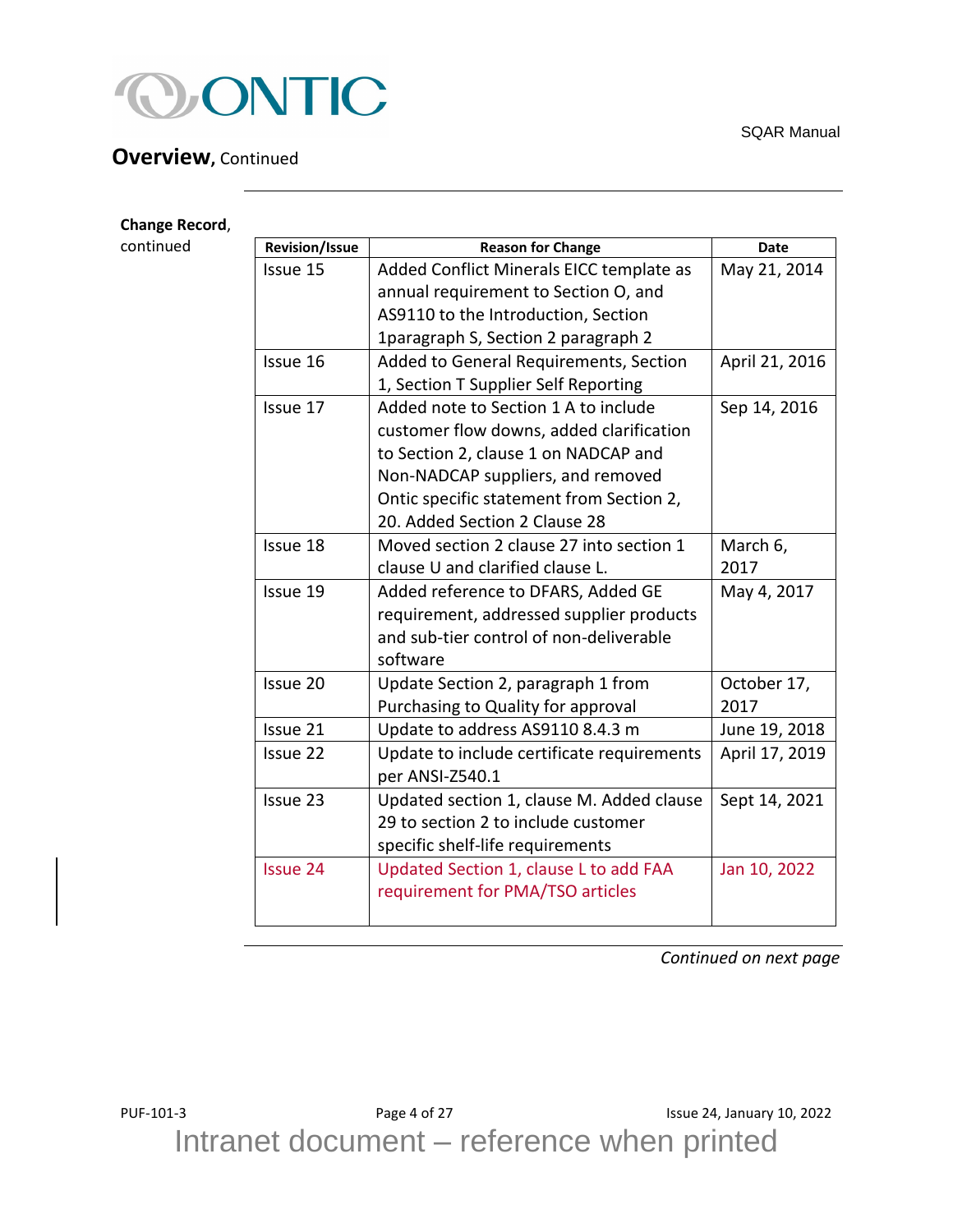

## **Table of Contents**

| F. Non-Conforming Materials Corrective Action (Rejection Notice)  10 |  |
|----------------------------------------------------------------------|--|
|                                                                      |  |
|                                                                      |  |
|                                                                      |  |
|                                                                      |  |
|                                                                      |  |
|                                                                      |  |
|                                                                      |  |
|                                                                      |  |
|                                                                      |  |
| P. Inspection Sampling - In Accordance With Ontic Requirements 13    |  |
|                                                                      |  |
|                                                                      |  |
|                                                                      |  |
|                                                                      |  |
|                                                                      |  |
|                                                                      |  |
|                                                                      |  |
|                                                                      |  |
| Issue 24, January 10, 2022<br>PUF-101-3<br>Page 5 of 27              |  |
| Intranet document – reference when printed                           |  |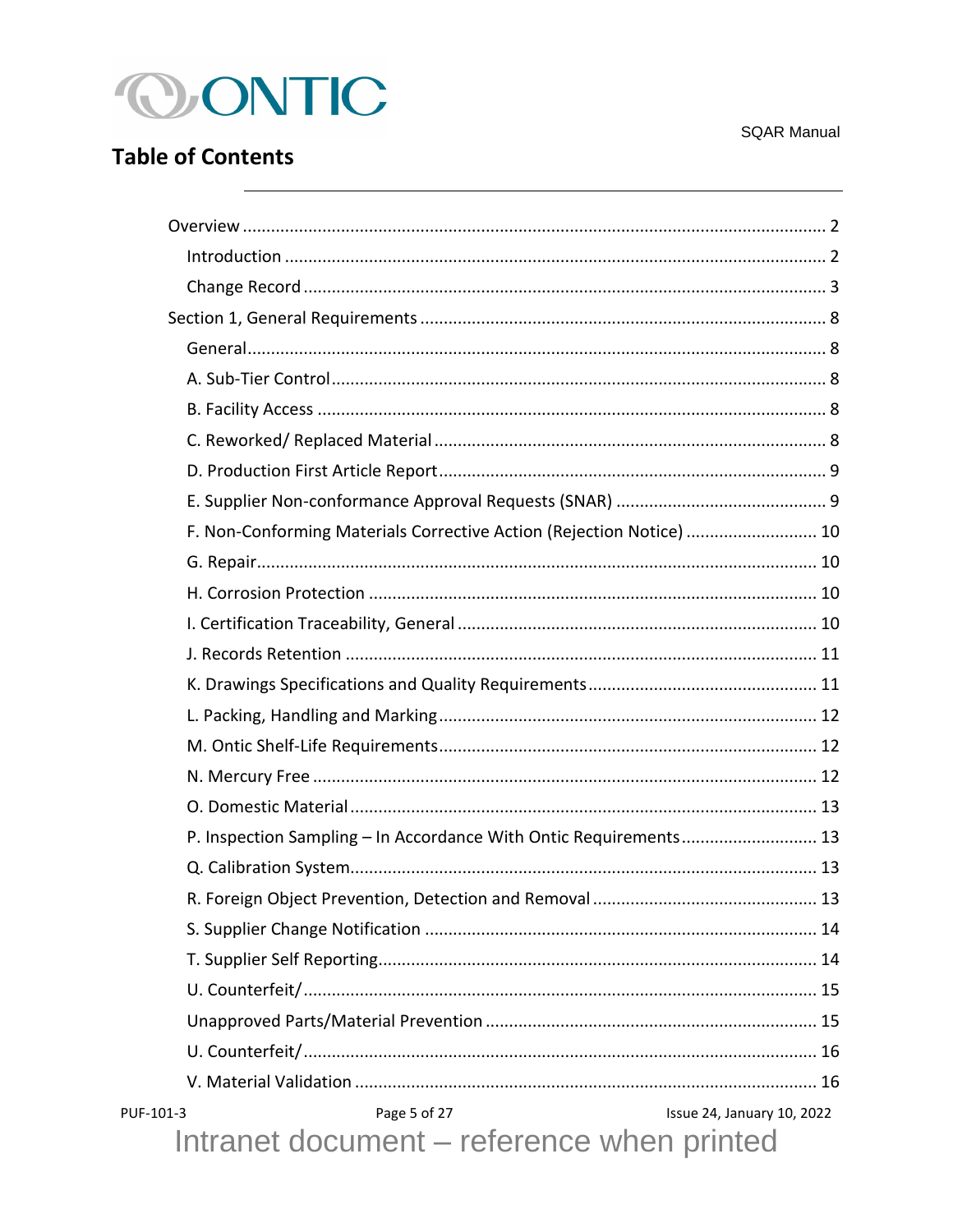# **OONTIC**

|           |                                                                            | <b>SQAR Manual</b>         |
|-----------|----------------------------------------------------------------------------|----------------------------|
|           |                                                                            |                            |
|           |                                                                            |                            |
|           |                                                                            |                            |
|           |                                                                            |                            |
|           |                                                                            |                            |
|           |                                                                            |                            |
|           | 4. Source Inspection by Government Agency or Ontic Customer 19             |                            |
|           |                                                                            |                            |
|           |                                                                            |                            |
|           |                                                                            |                            |
|           |                                                                            |                            |
|           |                                                                            |                            |
|           |                                                                            |                            |
|           |                                                                            |                            |
|           |                                                                            |                            |
|           |                                                                            |                            |
|           |                                                                            |                            |
|           |                                                                            |                            |
|           |                                                                            |                            |
|           |                                                                            |                            |
|           |                                                                            |                            |
|           |                                                                            |                            |
|           | 19. Rubber Components/Raw Material & Assembly Cure Date 24                 |                            |
|           |                                                                            |                            |
|           |                                                                            |                            |
|           |                                                                            |                            |
|           |                                                                            |                            |
|           |                                                                            |                            |
|           | 25. FAA Repair Station Requirements/Drug Screening Program Requirements 26 |                            |
|           |                                                                            |                            |
|           |                                                                            |                            |
| PUF-101-3 | Page 6 of 27                                                               | Issue 24, January 10, 2022 |

Intranet document – reference when printed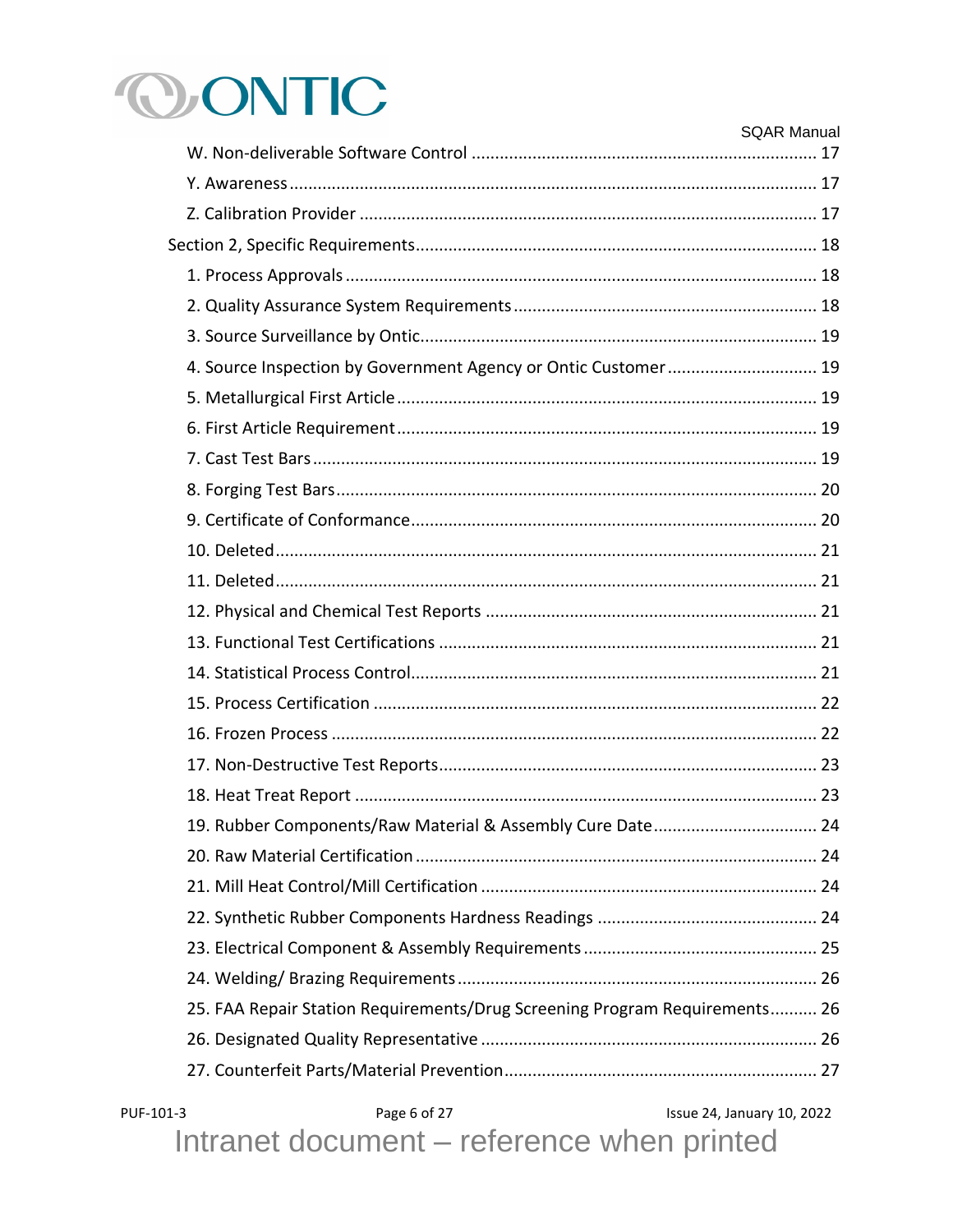

| <b>SQAR Manual</b> |
|--------------------|
|                    |
|                    |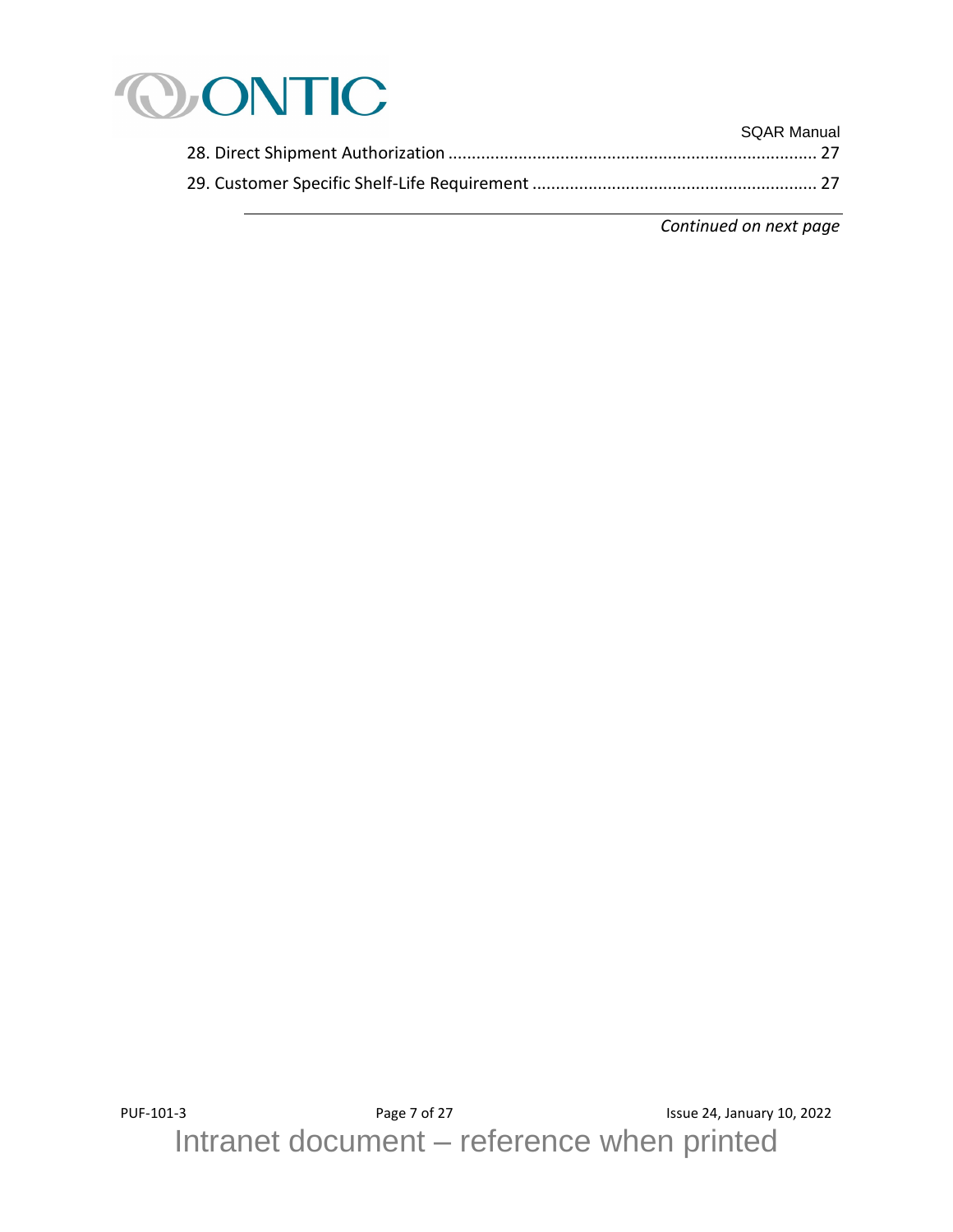

#### <span id="page-7-0"></span>**Section 1, General Requirements**

<span id="page-7-3"></span><span id="page-7-2"></span><span id="page-7-1"></span>

| General                             | The general quality requirements herein are applicable to all Ontic purchase<br>orders. Purchase Order Specific or unique Quality Requirements imposed<br>are described in detail in Section 2.                                                                                                                                                                                                                                                                                                                                                                 |
|-------------------------------------|-----------------------------------------------------------------------------------------------------------------------------------------------------------------------------------------------------------------------------------------------------------------------------------------------------------------------------------------------------------------------------------------------------------------------------------------------------------------------------------------------------------------------------------------------------------------|
| A. Sub-Tier<br>Control              | The supplier shall be responsible for flow down of all the requirements and<br>provisions of the Ontic purchase order applicable to the supplier's sub-<br>contractors. Additionally, the supplier shall comply with special processor<br>requirements when imposed.<br><b>Note:</b> This includes Ontic's customer flow downs as called out on the                                                                                                                                                                                                             |
|                                     | Purchase Order.                                                                                                                                                                                                                                                                                                                                                                                                                                                                                                                                                 |
| <b>B.</b> Facility<br><b>Access</b> | During the performance of this purchase order, your Quality Assurance or<br>Inspection and Manufacturing process are subject to review, verification<br>and analysis by Ontic and/or Government/Customer representative. This<br>requirement is applicable to the supplier's facilities where Ontic products<br>and services are processed as well as the Supplier's sub-tiers.                                                                                                                                                                                 |
|                                     | If the work described in this purchase order is an FAA Part 145 related<br>transaction, the following terms and conditions apply: By accepting this<br>repair order your facility agrees to grant the FAA access at any time to<br>examine the inspection system, records, and procedures to determine<br>compliance with your Quality System or U.S. Code of Federal Regulations if<br>applicable. Any required coordination during FAA inspections will be the<br>responsibility of the Accountable Manager from ONTIC Engineering and<br>Manufacturing, Inc. |
|                                     |                                                                                                                                                                                                                                                                                                                                                                                                                                                                                                                                                                 |

<span id="page-7-4"></span>**C. Reworked/ Replaced Material** When returning previously rejected material to Ontic, the supplier shall reference the rejection notice number on the shipping document, and shall state if the items have been replaced or reworked.

*Continued on next page*

PUF-101-3 Page 8 of 27 Page 8 of 27 Issue 24, January 10, 2022 Intranet document – reference when printed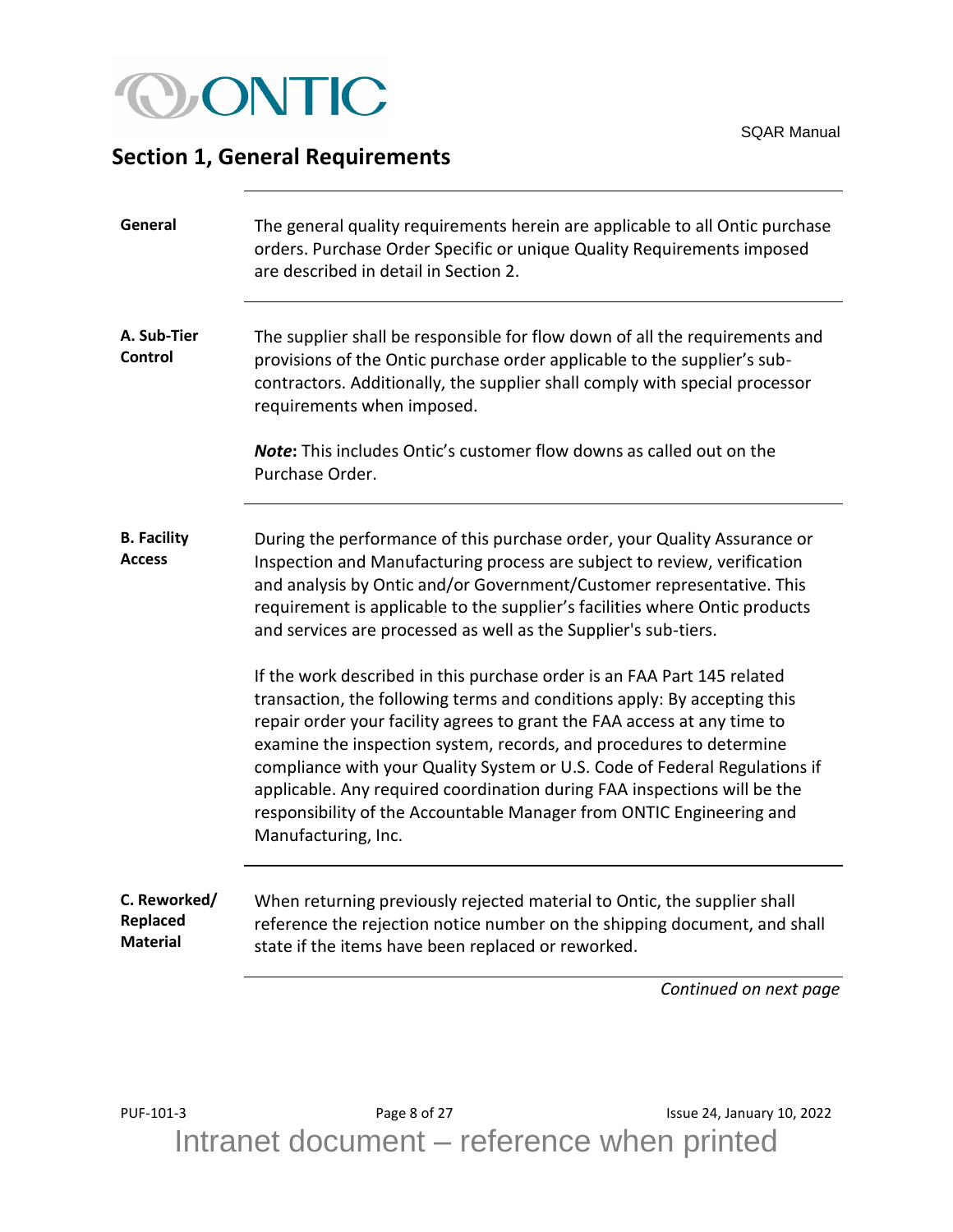

<span id="page-8-1"></span><span id="page-8-0"></span>

| <b>D. Production</b><br><b>First Article</b><br>Report                          | Compliance to requirements must be demonstrated by submitting a first article<br>inspection report with the first lot shipment of product and with the first lot<br>shipment of each subsequent revision. Catalog parts are excluded; for catalog<br>parts such as MS, NAS etc, a Certificate of Conformance to all purchase order<br>requirements is required. First article inspection reports must include serial<br>numbers (when applicable), all dimensions, notes, tolerance ranges, actual<br>measurements, and where physical testing is required the results of the tests. First<br>article parts must be identified as "First Article" by tagging, special packaging, or<br>other suitable means of identification. Ontic requires Suppliers use the AS9102<br>format for First Article reporting. |  |
|---------------------------------------------------------------------------------|---------------------------------------------------------------------------------------------------------------------------------------------------------------------------------------------------------------------------------------------------------------------------------------------------------------------------------------------------------------------------------------------------------------------------------------------------------------------------------------------------------------------------------------------------------------------------------------------------------------------------------------------------------------------------------------------------------------------------------------------------------------------------------------------------------------|--|
|                                                                                 | Additional first article inspection shall be performed when:                                                                                                                                                                                                                                                                                                                                                                                                                                                                                                                                                                                                                                                                                                                                                  |  |
|                                                                                 | • Either new manufacturing processes or new methods are used that could affect<br>compliance to drawing requirements                                                                                                                                                                                                                                                                                                                                                                                                                                                                                                                                                                                                                                                                                          |  |
|                                                                                 | . New, reworked or transferred tooling is used                                                                                                                                                                                                                                                                                                                                                                                                                                                                                                                                                                                                                                                                                                                                                                |  |
|                                                                                 | • In the event of a drawing revision.                                                                                                                                                                                                                                                                                                                                                                                                                                                                                                                                                                                                                                                                                                                                                                         |  |
|                                                                                 | • The previous first article date exceeds two years. Unless there is no lapse in<br>production for two years or as specified.                                                                                                                                                                                                                                                                                                                                                                                                                                                                                                                                                                                                                                                                                 |  |
|                                                                                 | • The name or location of the supplier has changed                                                                                                                                                                                                                                                                                                                                                                                                                                                                                                                                                                                                                                                                                                                                                            |  |
|                                                                                 | Note: Sending a part in for Tooling Verification Only on castings is acceptable prior<br>to submission of complete First Article. When submitting for Tooling Verification,<br>certifications are not required.                                                                                                                                                                                                                                                                                                                                                                                                                                                                                                                                                                                               |  |
| <b>E. Supplier Non-</b><br>conformance<br>Approval<br><b>Requests</b><br>(SNAR) | Requests for any departures from drawings, specifications, or other purchase<br>order requirements must be recorded and submitted on a "SUPPLIER NON-<br>CONFORMANCE APPROVAL REQUEST (SNAR)" for consideration by Ontic. Material<br>shipped on an approved SNAR must be accompanied by a signed Ontic approved<br>copy of the SNAR.                                                                                                                                                                                                                                                                                                                                                                                                                                                                         |  |
|                                                                                 | Note: All SNAR's must be submitted for approval prior to shipment of parts.                                                                                                                                                                                                                                                                                                                                                                                                                                                                                                                                                                                                                                                                                                                                   |  |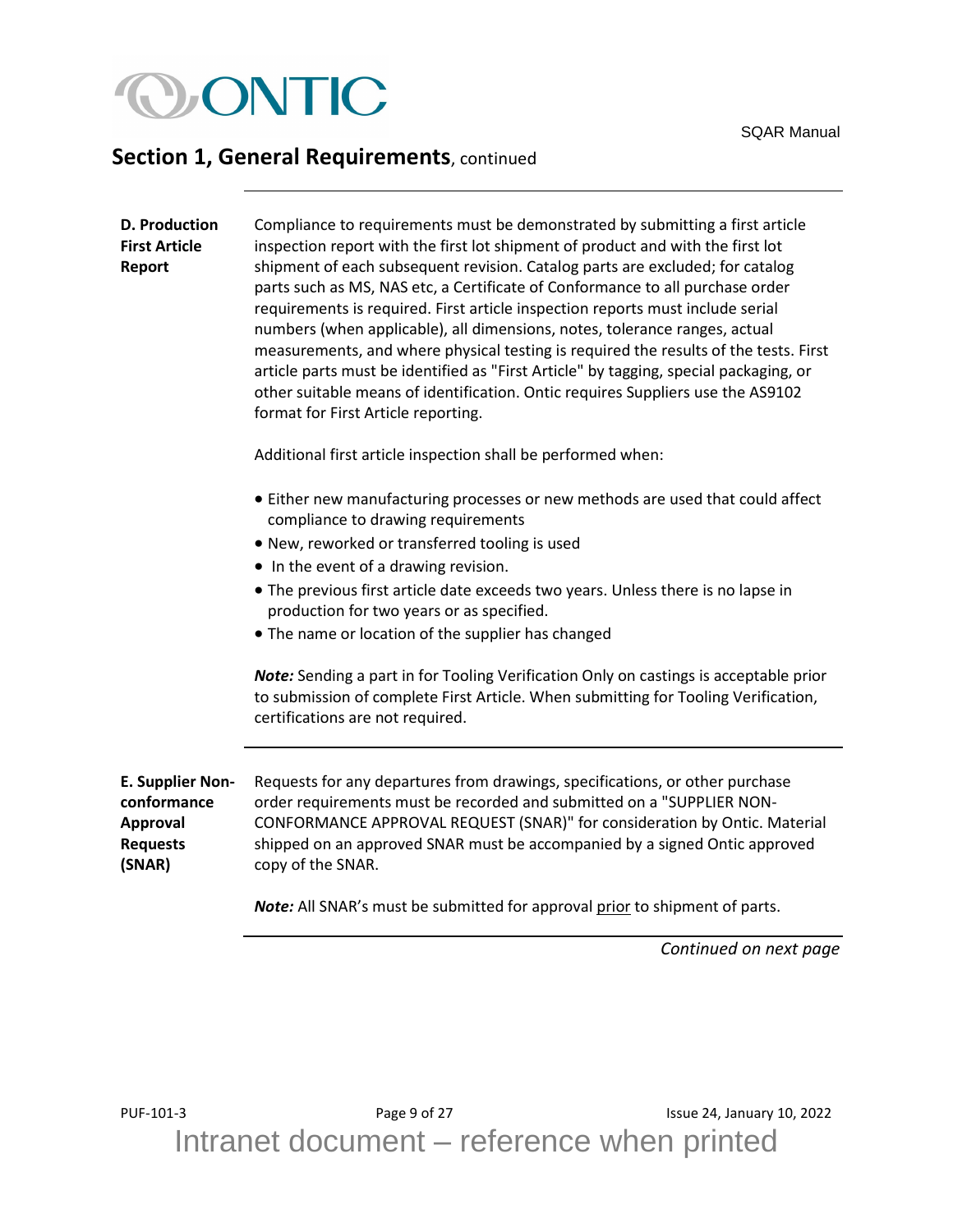## **OONTIC**

## **Section 1, General Requirements, Continued**

<span id="page-9-3"></span><span id="page-9-2"></span><span id="page-9-1"></span><span id="page-9-0"></span>

| F. Non-<br>Conforming<br><b>Materials</b><br><b>Corrective</b><br><b>Action</b><br>(Rejection<br>Notice) | Upon notification from the buyer that material furnished by the supplier is found<br>discrepant upon receipt at Ontic, the supplier shall promptly notify the buyer, in<br>writing, of adequate and acceptable corrective action taken to eliminate the cause<br>of the discrepancy. The Suppliers response shall include; (a) Root Cause of Defect,<br>(b) Corrective Action Taken, (c) Action to Prevent Recurrence, and (d) Effectivity<br>Point of such Corrective Action. If Government Source Inspection is a requirement<br>on the purchase order, the supplier shall notify the cognizant Government<br>Representative, so that he/she may participate in the investigation and corrective<br>action if they so desire. |
|----------------------------------------------------------------------------------------------------------|---------------------------------------------------------------------------------------------------------------------------------------------------------------------------------------------------------------------------------------------------------------------------------------------------------------------------------------------------------------------------------------------------------------------------------------------------------------------------------------------------------------------------------------------------------------------------------------------------------------------------------------------------------------------------------------------------------------------------------|
| G. Repair                                                                                                | Under no circumstances shall a Supplier or a Supplier's Sub-tier perform any<br>repair procedures/operations without specific written authorization and an<br>approved repair procedure from Ontic.                                                                                                                                                                                                                                                                                                                                                                                                                                                                                                                             |
| H. Corrosion<br>Protection                                                                               | Material subject to corrosion shall be packaged and or coated with an<br>acceptable preservative to prevent corrosion while in transit and storage<br>(contact your purchasing representative or Manufacturing Engineering at<br>Ontic for appropriate preservatives).                                                                                                                                                                                                                                                                                                                                                                                                                                                          |
| I. Certification<br>Traceability,<br>General                                                             | All certifications shall be traceable to the material submitted and shall<br>contain the signature and title of the authorized representative of the<br>seller. Serial numbers shall be listed if the components are serialized.<br>Computer generated facsimile signatures will be accepted.                                                                                                                                                                                                                                                                                                                                                                                                                                   |
|                                                                                                          | <b>Note:</b> All documentation received from a supplier annotating parts shipped<br>from existing stock/inventory shall be accompanied by sufficient evidence,<br>such as previous traceable lot and/or batch information.                                                                                                                                                                                                                                                                                                                                                                                                                                                                                                      |
|                                                                                                          | Continued on next page                                                                                                                                                                                                                                                                                                                                                                                                                                                                                                                                                                                                                                                                                                          |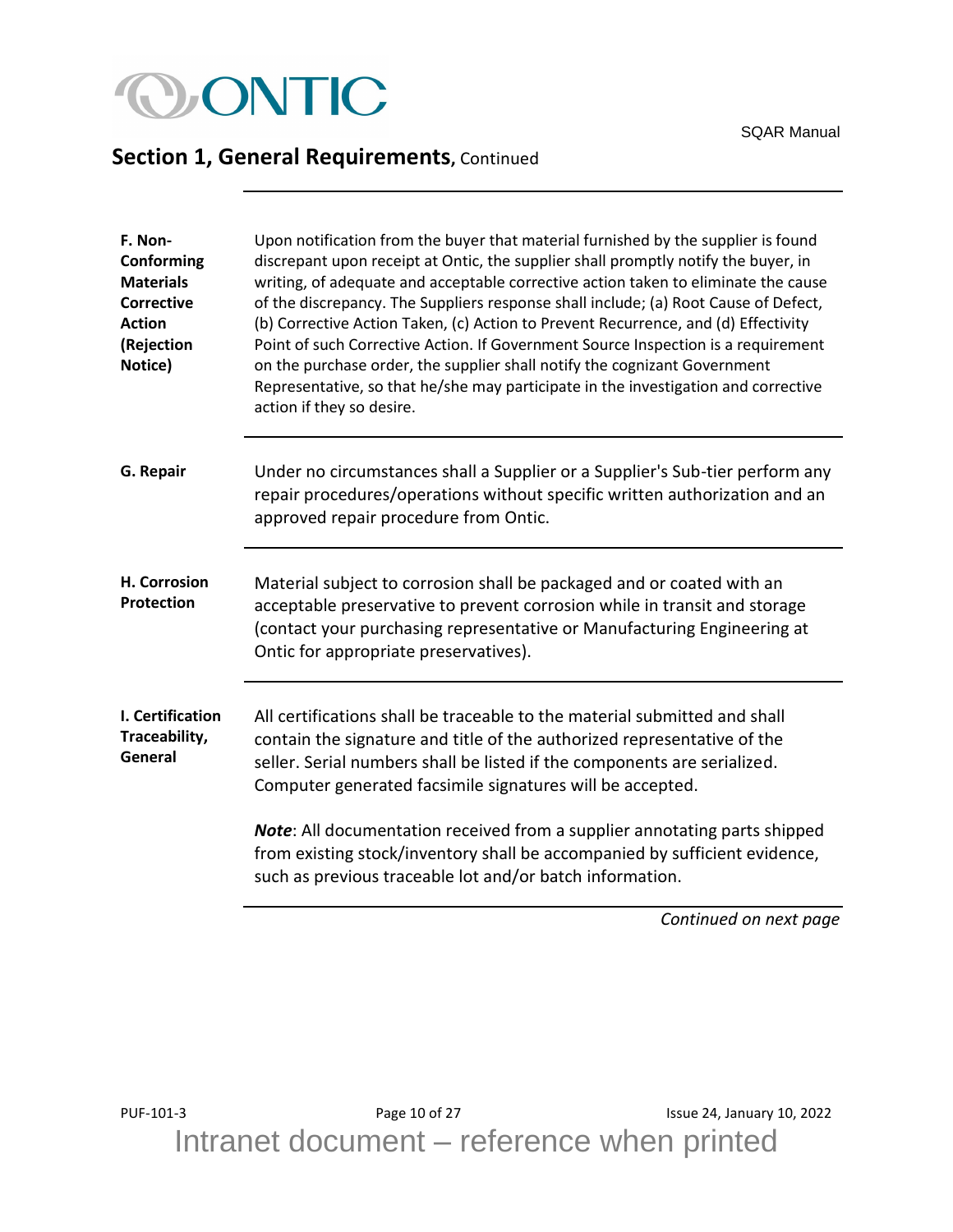

<span id="page-10-0"></span>**J. Records Retention** The Supplier shall maintain adequate records of all First Articles, In-process, Final Inspections, Tests, CSI/CAI part data history. Inspection records shall indicate the nature and number of observations made the number and type of deficiencies found, the quantities approved and rejected, and the nature of corrective action taken, as appropriate. The First Article Inspection reports shall be in accordance with paragraph D of Section 1 of this document. Additional clause specific detail is found within the applicable clause.

> This information and all supporting documentation such as raw material certifications, special processing records and certifications, manufacturing records, i.e., route sheets and travelers, shall be retained by the Supplier in accordance with the terms of the purchase order. When the Purchase Order is complete, such records shall be maintained and available to the buyer on request for a period of not less than ten (10) years from the closing of the purchase order unless stated otherwise on the purchase order.

Records shall remain legible, readily identifiable, and retrievable.

<span id="page-10-1"></span>**K. Drawings Specifications and Quality Requirements** The Suppliers Quality System shall assure that the latest applicable drawings, specifications, and quality requirements are compatible with current purchase order agreements and are available and in use by the Supplier's manufacturing and inspection areas. Military Standards and Specifications utilized shall be to the latest revision in effect on the date of the purchase order, unless otherwise specified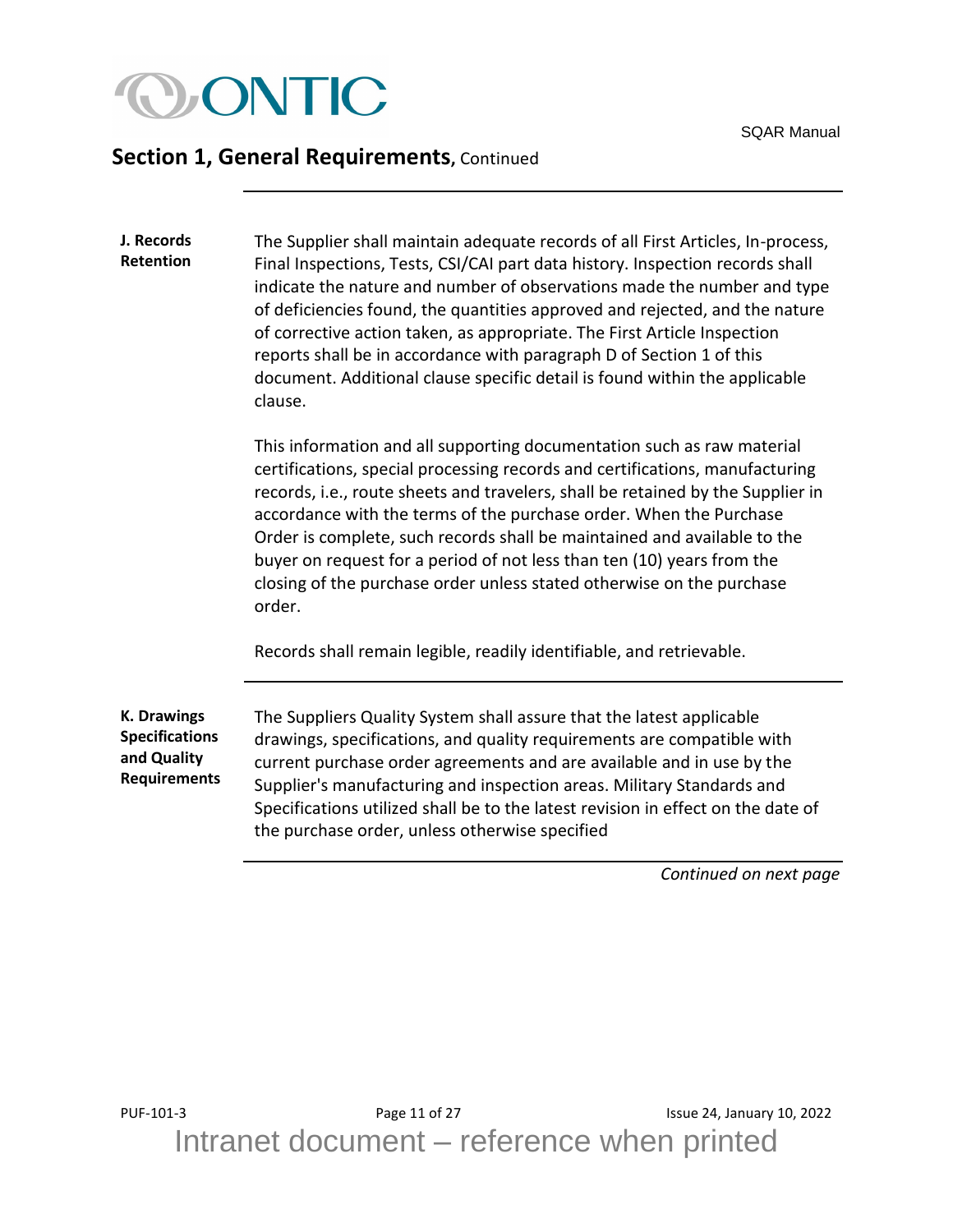

<span id="page-11-2"></span><span id="page-11-1"></span><span id="page-11-0"></span>

| L. Packing,<br><b>Handling and</b><br><b>Marking</b> | In performance of the contract, the Supplier shall assure that all articles are<br>packaged in a manner and with materials necessary to prevent<br>deterioration, corrosion, or damage. Requirements for packaging shall<br>consider conditions affecting the article while at the supplier's plant,<br>transportation to destination and the expected or specified conditions at<br>the destination. The Supplier shall provide sufficient packaging for articles<br>sensitive to handling damage. Electrostatic sensitive components shall be<br>handled in accordance with the latest DOD-STD-1686 and EIA-625,<br>"Electrostatic Discharge Control Program for the protection of electrical and<br>electronic parts, assemblies and equipment". During fabrication and<br>processing, special carts, boxes, containers and transportation vehicles shall<br>be used as necessary to prevent damage due to handling. When packaging<br>of small parts the use of staples is prohibited.<br>Marking shall be applied as specified by the engineering drawing or<br>specification; if the engineering drawing or specification does not define<br>marking method, marking shall be applied as instructed by specific<br>purchase order notation. In the absence of drawing or PO imposed marking<br>requirements, marking per MIL-STD-130 latest revision shall apply. Part(s)<br>shall be marked with Cage Code MFR 45934 unless otherwise specified on<br>the purchase order.<br>If stated on Purchase Order, parts must be marked in accordance with 14 |                            |
|------------------------------------------------------|-------------------------------------------------------------------------------------------------------------------------------------------------------------------------------------------------------------------------------------------------------------------------------------------------------------------------------------------------------------------------------------------------------------------------------------------------------------------------------------------------------------------------------------------------------------------------------------------------------------------------------------------------------------------------------------------------------------------------------------------------------------------------------------------------------------------------------------------------------------------------------------------------------------------------------------------------------------------------------------------------------------------------------------------------------------------------------------------------------------------------------------------------------------------------------------------------------------------------------------------------------------------------------------------------------------------------------------------------------------------------------------------------------------------------------------------------------------------------------------------------------------------------------------------------------------|----------------------------|
|                                                      | CFR Part 45.15 on behalf of Ontic as the PMA or TSOA holder as<br>indicated/required on the Purchase Order.                                                                                                                                                                                                                                                                                                                                                                                                                                                                                                                                                                                                                                                                                                                                                                                                                                                                                                                                                                                                                                                                                                                                                                                                                                                                                                                                                                                                                                                 |                            |
| M. Ontic Shelf-<br>Life<br><b>Requirements</b>       | Unless otherwise specified on Purchase Order, shelf-life products shall be<br>delivered to Ontic with a minimum of 75% shelf life remaining. The date of<br>manufacture and expiration dates are required to be on the product label and<br>certification.<br><b>Note:</b> This Clause does not apply to Ontic Consumable Chemicals.                                                                                                                                                                                                                                                                                                                                                                                                                                                                                                                                                                                                                                                                                                                                                                                                                                                                                                                                                                                                                                                                                                                                                                                                                        |                            |
| N. Mercury Free                                      | The use of mercury bearing instruments or equipment is prohibited during<br>the fabrication assembly, testing or any phase of manufacture of any<br>material furnished to Ontic.                                                                                                                                                                                                                                                                                                                                                                                                                                                                                                                                                                                                                                                                                                                                                                                                                                                                                                                                                                                                                                                                                                                                                                                                                                                                                                                                                                            |                            |
|                                                      |                                                                                                                                                                                                                                                                                                                                                                                                                                                                                                                                                                                                                                                                                                                                                                                                                                                                                                                                                                                                                                                                                                                                                                                                                                                                                                                                                                                                                                                                                                                                                             | Continued on next page     |
| PUF-101-3                                            | Page 12 of 27                                                                                                                                                                                                                                                                                                                                                                                                                                                                                                                                                                                                                                                                                                                                                                                                                                                                                                                                                                                                                                                                                                                                                                                                                                                                                                                                                                                                                                                                                                                                               | Issue 24, January 10, 2022 |
|                                                      | Intranet document – reference when printed                                                                                                                                                                                                                                                                                                                                                                                                                                                                                                                                                                                                                                                                                                                                                                                                                                                                                                                                                                                                                                                                                                                                                                                                                                                                                                                                                                                                                                                                                                                  |                            |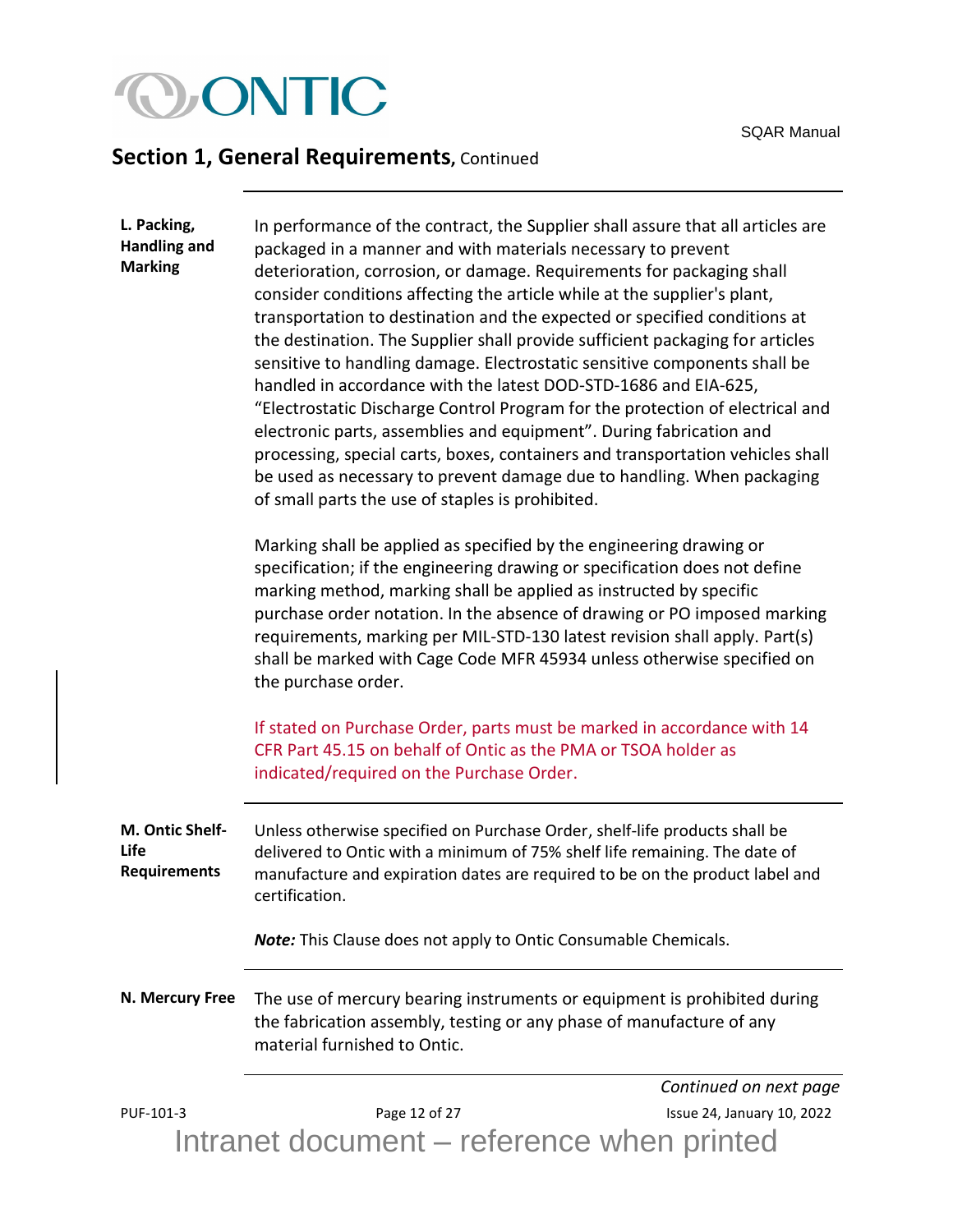# CONTIC

## **Section 1, General Requirements**, continued

<span id="page-12-2"></span><span id="page-12-1"></span><span id="page-12-0"></span>

| <b>O.</b> Domestic<br><b>Material</b>                                                           | Unless otherwise specified, all raw materials incorporated into the delivered item<br>must be manufactured in the United States or shall otherwise be DFARs compliant.<br>Qualifying countries as defined by Government DFARs shall be considered<br>domestic. Ontic must approve exceptions to this requirement, prior to<br>performance of the contract. In addition, a Conflict Minerals Assessment (EICC<br>Template) will be required annually unless changes occur within the annual period,<br>in which the supplier shall notify Ontic.                                                                                                                                                                                                                                                                                                                                                                                                                                                                                                                                                                                                                                                                                                                                                                                                                        |
|-------------------------------------------------------------------------------------------------|------------------------------------------------------------------------------------------------------------------------------------------------------------------------------------------------------------------------------------------------------------------------------------------------------------------------------------------------------------------------------------------------------------------------------------------------------------------------------------------------------------------------------------------------------------------------------------------------------------------------------------------------------------------------------------------------------------------------------------------------------------------------------------------------------------------------------------------------------------------------------------------------------------------------------------------------------------------------------------------------------------------------------------------------------------------------------------------------------------------------------------------------------------------------------------------------------------------------------------------------------------------------------------------------------------------------------------------------------------------------|
| P. Inspection<br>Sampling - In<br><b>Accordance</b><br><b>With Ontic</b><br><b>Requirements</b> | Unless otherwise specified in the Purchase Order and SQARs, the Supplier may use<br>sampling procedures when tests are destructive or when quality history, inherent<br>characteristics, statistically controlled processes or operation repeatability due to<br>numerically controlled machines justify less than 100% inspection.<br>Sampling plans shall be in accordance ANSI Z1.4, with the exception that lot<br>acceptance will always be: "accept on zero, reject on one". Sampling plans other<br>than ANSI Z1.4 must be approved in writing by Ontic for usage on Ontic products.<br>Ontic will not approve any sampling plan which permits lot acceptance with<br>defectives in the population sample.                                                                                                                                                                                                                                                                                                                                                                                                                                                                                                                                                                                                                                                      |
| Q. Calibration<br><b>System</b>                                                                 | Supplier shall maintain a calibration system in compliance with Mil-STD-45662,<br>ANSI/NCSL Z540-1, or ISO10012-1 latest revision.                                                                                                                                                                                                                                                                                                                                                                                                                                                                                                                                                                                                                                                                                                                                                                                                                                                                                                                                                                                                                                                                                                                                                                                                                                     |
| R. Foreign<br>Object<br>Prevention,<br><b>Detection and</b><br>Removal                          | The supplier shall maintain a FOD (Foreign Object Damage/Debris) control<br>program per the requirements of NAS-412. The FOD control program shall assure<br>work is accomplished in a manner preventing foreign objects or material from<br>entering and remaining in deliverable items. Maintenance of the work area and<br>control of tools, parts, and material shall preclude the risk of FOD incidents. The<br>supplier shall document and investigate all FOD incidents assuring elimination of<br>the root cause. The Company shall have the right to perform inspection and/or<br>audits as a method of verification that the supplier's FOD control program is<br>functional, documented, and effective. The supplier shall identify a FOD control<br>person responsible for implementing FOD prevention awareness and training.<br>Prior to closing inaccessible or obscured areas or compartments during assembly<br>the supplier shall inspect for foreign objects/materials. Tooling, jigs, fixtures, test<br>equipment, and handling devices shall be maintained in a state of cleanliness and<br>repair to prevent FOD. Supplier shall provide a statement of certification that<br>deliverable products are free of any foreign materials that could cause damage to<br>the product or to the components/systems of which the product is a part or to |
|                                                                                                 | which the product is attached.<br>Continued on next page                                                                                                                                                                                                                                                                                                                                                                                                                                                                                                                                                                                                                                                                                                                                                                                                                                                                                                                                                                                                                                                                                                                                                                                                                                                                                                               |

<span id="page-12-3"></span>PUF-101-3 Page 13 of 27 Issue 24, January 10, 2022 Intranet document – reference when printed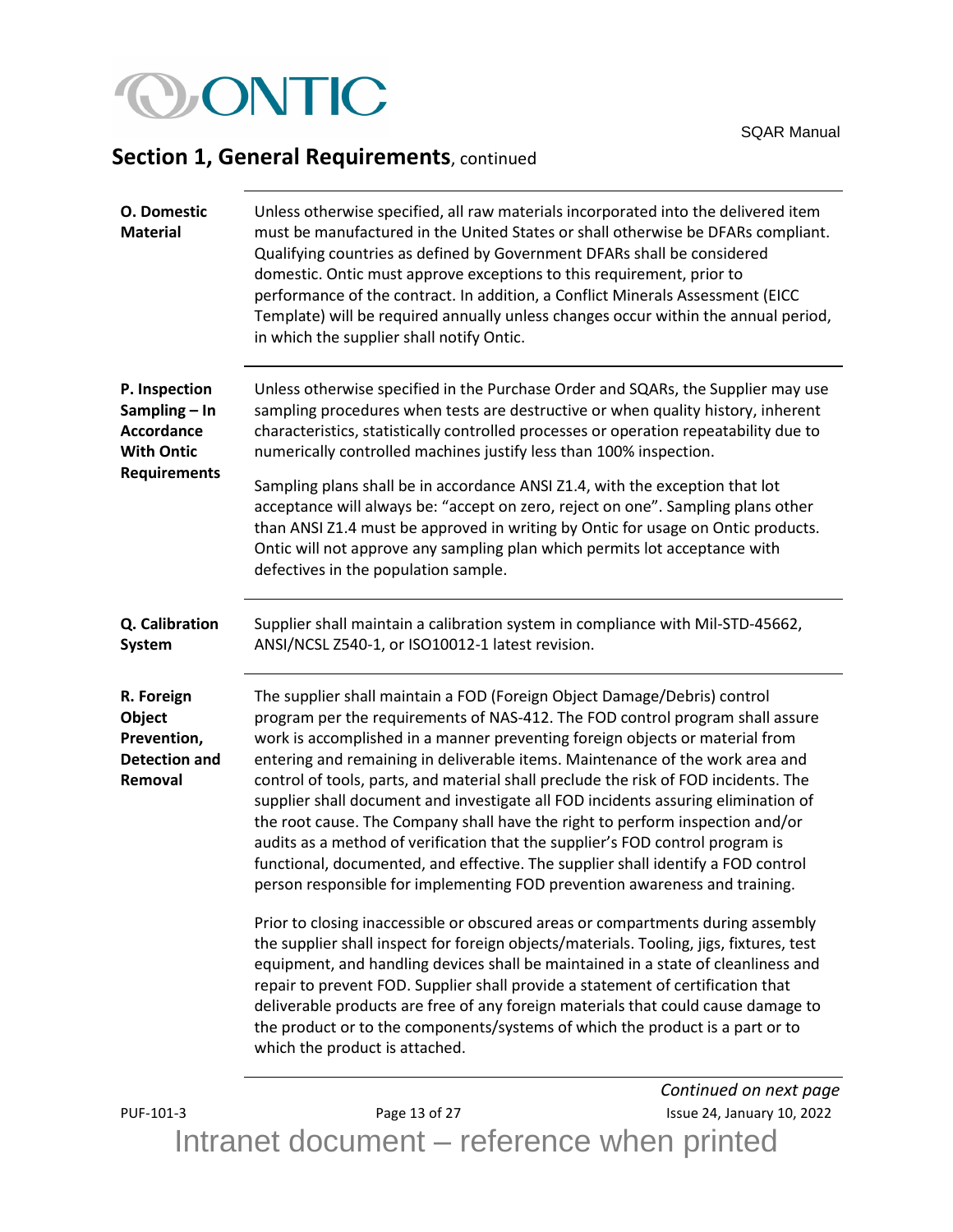

<span id="page-13-1"></span><span id="page-13-0"></span>

| S. Supplier<br>Change<br><b>Notification</b> | The supplier shall notify Ontic of all organizational and Manufacturing<br>operational changes.                                                                                                                                                                                                                                                               |
|----------------------------------------------|---------------------------------------------------------------------------------------------------------------------------------------------------------------------------------------------------------------------------------------------------------------------------------------------------------------------------------------------------------------|
|                                              | Those changes may include, but not limited to the following changes:                                                                                                                                                                                                                                                                                          |
|                                              | • Manufacturing Location<br>· Organizational Leadership<br>• Sub-Tier Suppliers (to include special processors)<br>• AS9100, AS9110 / ISO9000 or NADCAP certification status<br>• Manufacturing Capability<br>• Ontic-owned tooling status(serviceability)<br>• Product/process (related to Ontic destined product)<br>• Configuration Management and Control |
| <b>T. Supplier Self</b><br><b>Reporting</b>  | Seller shall maintain a self-reporting process in compliance with<br>CFR21.137.c                                                                                                                                                                                                                                                                              |
|                                              | Seller shall notify the Supplier Quality Engineer and Buyer if seller becomes<br>aware or suspects that is has furnished products, articles, or services that<br>have been released from the seller and subsequently found not to conform<br>to the Production Approval Holder's (PAH) requirements. The notification<br>shall include the following:         |
|                                              | a. Ontic P.O. Number<br>b. Quantity shipped<br>c. Ontic Part Number<br>d. Drawing Revision<br>e. Serial Number<br>f. Lot number, if not serialized<br>g. Description of the nonconformance                                                                                                                                                                    |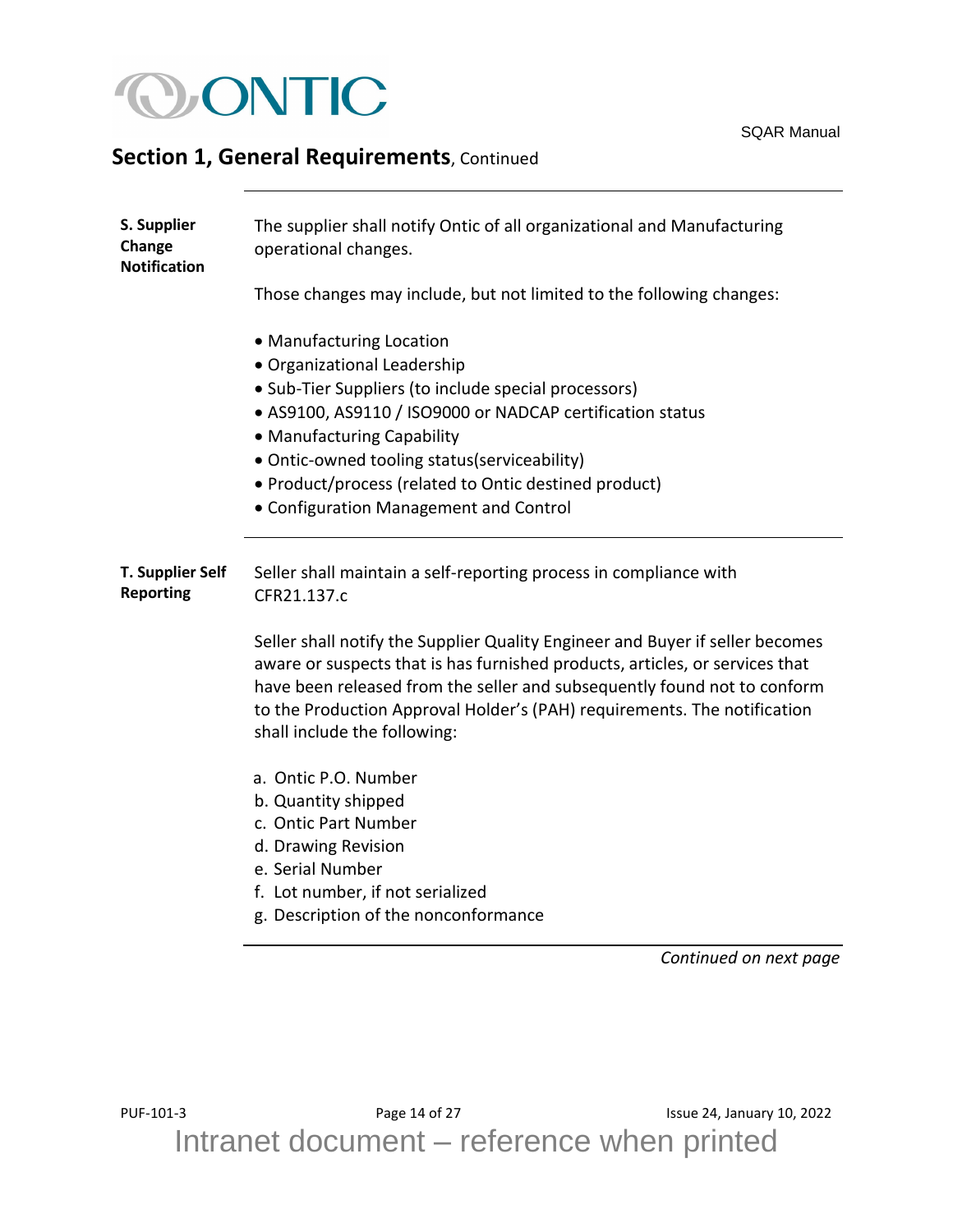

<span id="page-14-1"></span><span id="page-14-0"></span>**U. Counterfeit/ Unapproved Parts/Material Prevention**

To ensure counterfeit work / unapproved parts are not delivered to the Buyer, the seller shall establish a counterfeit parts & material prevention plan In accordance with AS5553 (Counterfeit Electronic Parts; Avoidance, Detection, Mitigation and Disposition, Ref. elements of Section 4 and AS6174 Counterfeit Material: Assuring Acquisition of Authentic and Conforming Material, Ref. Section 3 and Unapproved Parts per AS9110 8.1.5).

The purpose of the plan is to develop a robust process to prevent the introduction of counterfeit-unapproved parts/materials into Ontic's supply stream. Ontic suppliers providing electrical/electronic assemblies, equipment or systems shall ensure that only new and authentic materials are used in products delivered to Ontic. Ontic suppliers may only purchase component parts directly from Original Component Manufacturers (OCMs), OCM franchised distributors, or authorized aftermarket manufacturers.

Use of product that was not provided by these sources is not authorized unless first approved in writing by Ontic. Ontic suppliers providing electrical/electronic assemblies equipment or systems shall maintain a method of item traceability that ensures tracking of the supply chain back to the OCM of all parts included in assemblies and subassemblies being delivered to Ontic. In accordance with AS5553 and DFARS 252.246-7007, Ontic suppliers providing electrical/electronic components shall establish and implement test and inspection activities necessary to assure the authenticity of purchased product, including at the minimum: Traceability and documentation verification and visual examination of components. Any tests and or inspections shall be performed by persons that have been trained and qualified concerning types and means of electronic parts counterfeiting and how to conduct effective product authentication.

If traceability is not obtainable, written notice shall be provided to the Supplier Quality Engineer and Buyer prior to delivery with records of evidentiary tests and inspections performed and conformance of the product to specified acceptance criteria that ensures verification activities taken to assure authenticity. Written notice is not required for raw material and standard hardware purchased from independent distributors or brokers, but products must be able to provide commodity level traceability to the Original Manufacturer.

*Continued on next page*

PUF-101-3 Page 15 of 27 Issue 24, January 10, 2022 Intranet document – reference when printed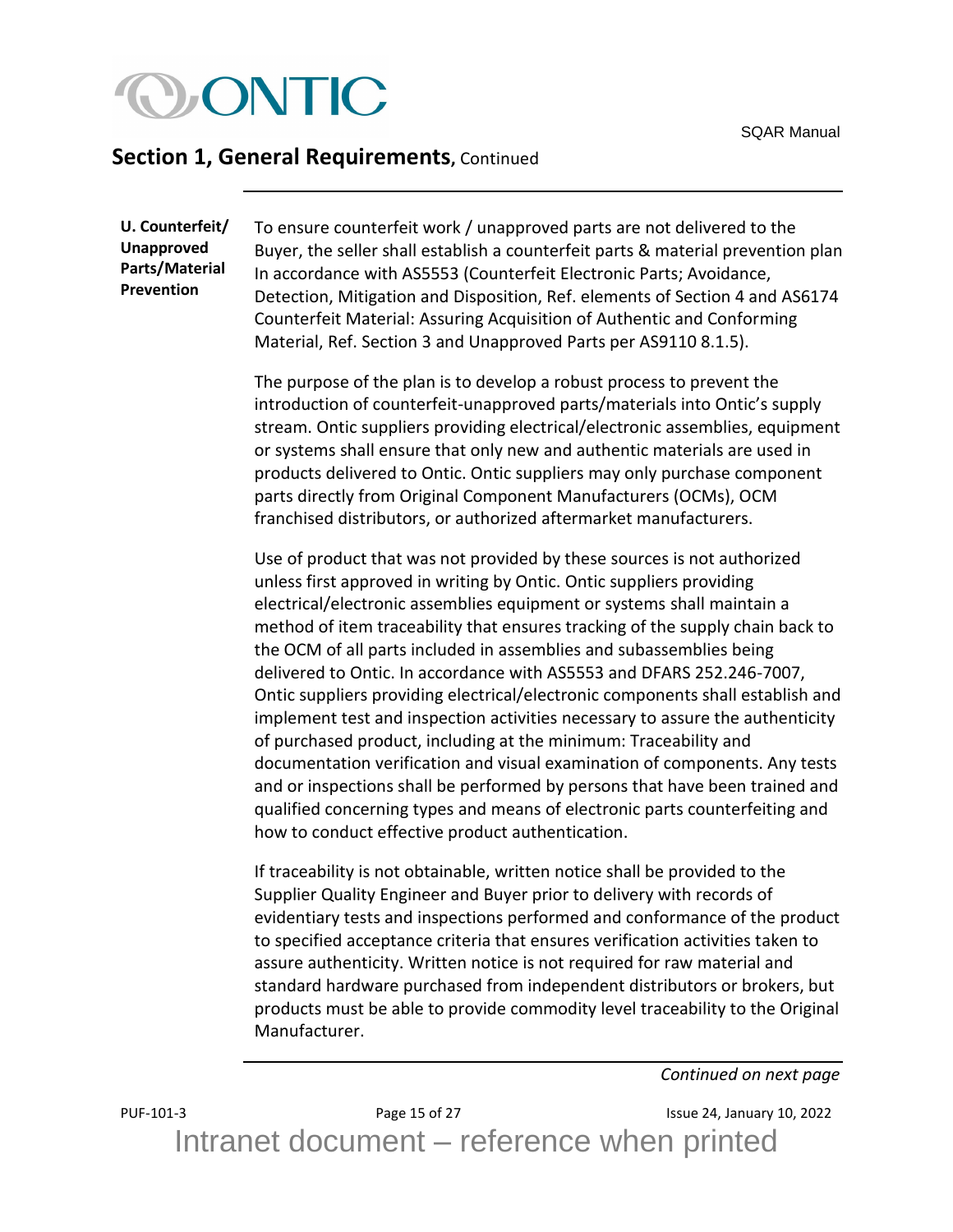

<span id="page-15-1"></span><span id="page-15-0"></span>

| U. Counterfeit/<br><b>Unapproved</b><br>Parts/Material<br>Prevention,<br>continued | Seller shall notify Supplier Quality Engineer and Buyer if seller becomes<br>aware or suspects that it has furnished counterfeit work. Seller shall<br>provide to Supplier Quality Engineer and Buyer, upon request, the supply<br>chain traceability to an OEM or authorized distributor that identifies the<br>name and location of all the supply chain intermediaries from the part<br>manufacturer to the direct source of the product for the seller. |
|------------------------------------------------------------------------------------|-------------------------------------------------------------------------------------------------------------------------------------------------------------------------------------------------------------------------------------------------------------------------------------------------------------------------------------------------------------------------------------------------------------------------------------------------------------|
|                                                                                    | Seller eligible for utilization of the Government-Industry Data Exchange<br>program (GIDEP) shall utilize that process to alert the industry of<br>encountered counterfeit parts.                                                                                                                                                                                                                                                                           |
|                                                                                    | The seller shall plan, implement, and control a process that identifies and<br>prevents the use of unapproved and suspected unapproved parts. This plan<br>will include:                                                                                                                                                                                                                                                                                    |
|                                                                                    | • Training in the awareness and identification of suspected unapproved<br>parts                                                                                                                                                                                                                                                                                                                                                                             |
|                                                                                    | • Procurement requirements for assuring traceability of parts and<br>components to an authorized source                                                                                                                                                                                                                                                                                                                                                     |
|                                                                                    | • Inspection processes to detect suspected unapproved parts                                                                                                                                                                                                                                                                                                                                                                                                 |
|                                                                                    | • Monitoring of suspected unapproved parts reporting from external<br>sources                                                                                                                                                                                                                                                                                                                                                                               |
|                                                                                    | Quarantine and reporting of suspected unapproved parts in accordance<br>with applicable requirements from Ontic                                                                                                                                                                                                                                                                                                                                             |
| V. Material<br>Validation                                                          | When seller provided test reports are utilized to verify externally provided<br>products, the seller shall implement a process to evaluate the data in the<br>test reports to confirm that the product meets requirements. When Ontic<br>has identified raw material as a significant operational risk, the seller shall<br>implement a process to validate the accuracy of test reports.                                                                   |
|                                                                                    | Continued on next page                                                                                                                                                                                                                                                                                                                                                                                                                                      |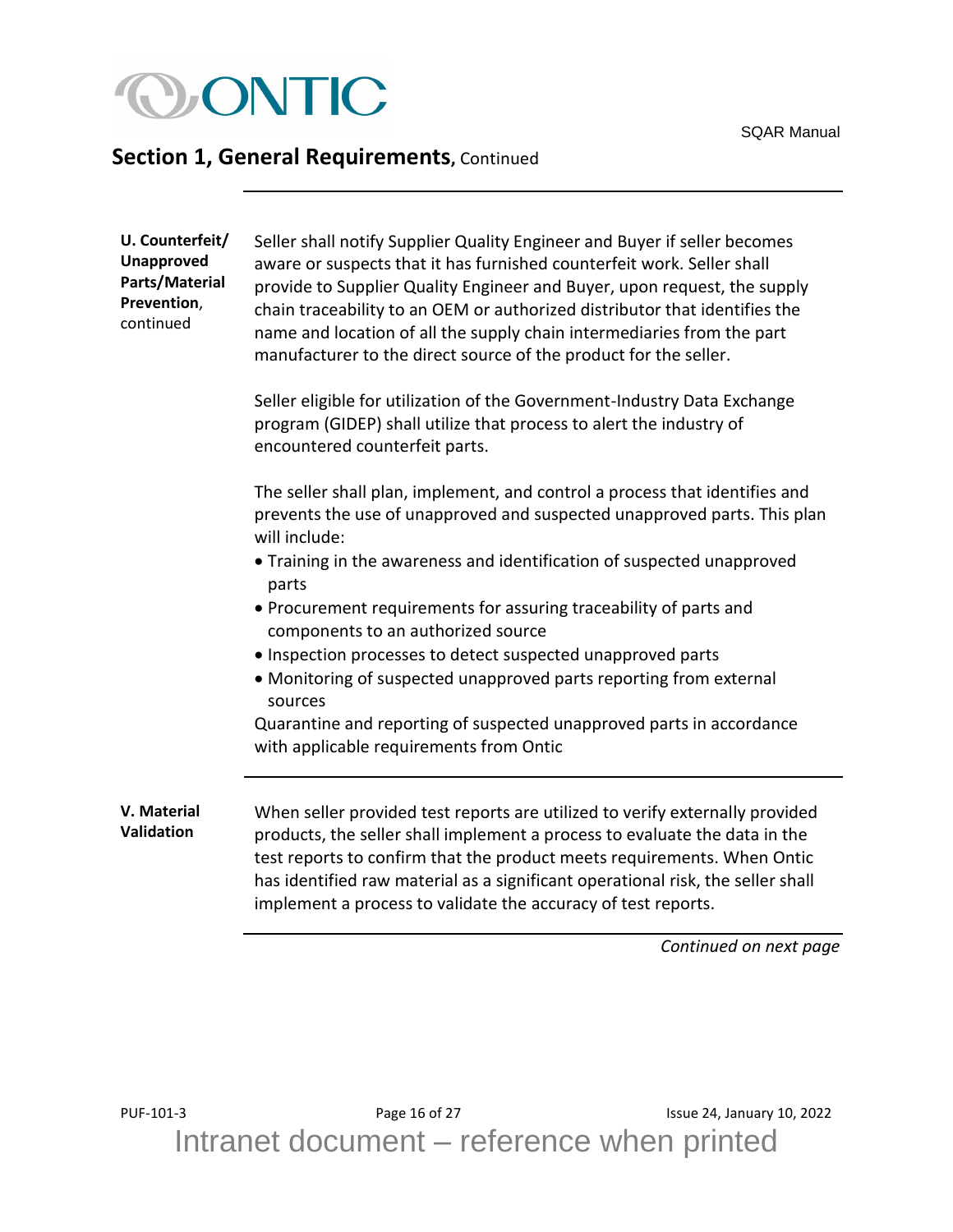

<span id="page-16-2"></span><span id="page-16-1"></span><span id="page-16-0"></span>

| W. Non-<br>deliverable<br><b>Software</b><br>Control | The seller must have a process to control non-deliverable software, such as<br>CNC programs.                                                                                                                                                                                 |
|------------------------------------------------------|------------------------------------------------------------------------------------------------------------------------------------------------------------------------------------------------------------------------------------------------------------------------------|
| <b>Y. Awareness</b>                                  | The seller must ensure that persons are aware of:<br>• Their contribution to product or service conformity<br>• Their contribution to product safety<br>• The importance of ethical behavior                                                                                 |
| Z. Calibration<br>Provider                           | Calibration Provider to provide records of each item of equipment and all<br>reference materials significant to the calibrations/verifications performed<br>per requirements in ANSI/NCSL Z540-1; including page 2 of the certificate<br>with the calibration result values. |
|                                                      | Continued on next page                                                                                                                                                                                                                                                       |

SQAR Manual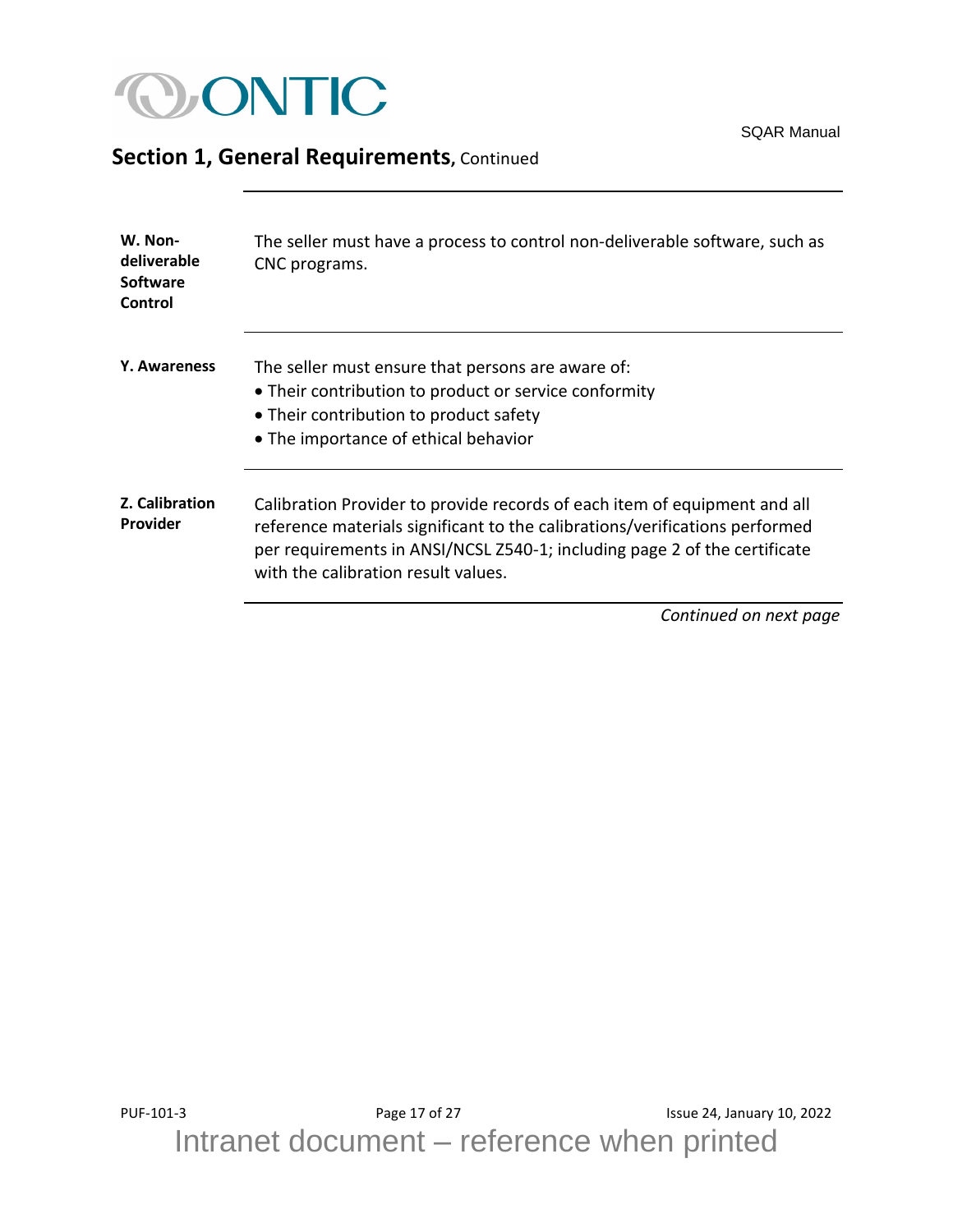

## <span id="page-17-0"></span>**Section 2, Specific Requirements**

<span id="page-17-1"></span>

| 1. Process<br><b>Approvals</b>                                  | The following shall apply unless otherwise specified on the Purchase<br>Order/Drawing.                                                                                                                                                                                                              |
|-----------------------------------------------------------------|-----------------------------------------------------------------------------------------------------------------------------------------------------------------------------------------------------------------------------------------------------------------------------------------------------|
|                                                                 | Special processes such as welding, heat treating, plating, coating, non-<br>destructive testing, etc. must be performed by one of the following sub-tier<br>suppliers:                                                                                                                              |
|                                                                 | NADCAP approved suppliers<br>Ontic approved suppliers<br>Ontic Customer approved suppliers<br>$\bullet$                                                                                                                                                                                             |
|                                                                 | The current approval status of Non-NADCAP approved sub-tiers must be<br>confirmed with Ontic prior to performing the process. Contact your Ontic<br>buyer to determine current approval status.                                                                                                     |
|                                                                 | Sub-contract processing of product, that the suppliers were contracted to<br>perform is prohibited by Ontic. Suppliers shall perform all processes, with<br>the exception of those mentioned above. All deviations to this requirement<br>require the written approval of Ontic Quality department. |
| 2. Quality<br><b>Assurance</b><br>System<br><b>Requirements</b> | Supplier shall maintain a Quality Program in compliance with ISO9001 or<br>AS9100/AS9110 requirements based on processes performed by the<br>supplier. Ontic Quality will detail specific element compliance based on<br>Engineering and Quality requirements imposed for awarded product           |
|                                                                 | Existing Ontic Suppliers maintaining Mil-Q-9858 or Mil-I-45208 Quality<br>Systems with additional capabilities can continue to provide product while<br>transitioning to ISO/AS based Quality Management Systems.                                                                                   |
|                                                                 | Supplier shall comply with "Standard Inspection Requirements" FAR 52.246<br>latest Rev.                                                                                                                                                                                                             |
|                                                                 | 2a. Supplier must have third party registered Quality Management System<br>to the latest revision of either ISO 9001 or AS9100/AS9110 when SQAR 2a is<br>imposed.                                                                                                                                   |
|                                                                 | Continued on next page                                                                                                                                                                                                                                                                              |

<span id="page-17-2"></span>PUF-101-3 Page 18 of 27 Page 18 of 27 Issue 24, January 10, 2022 Intranet document – reference when printed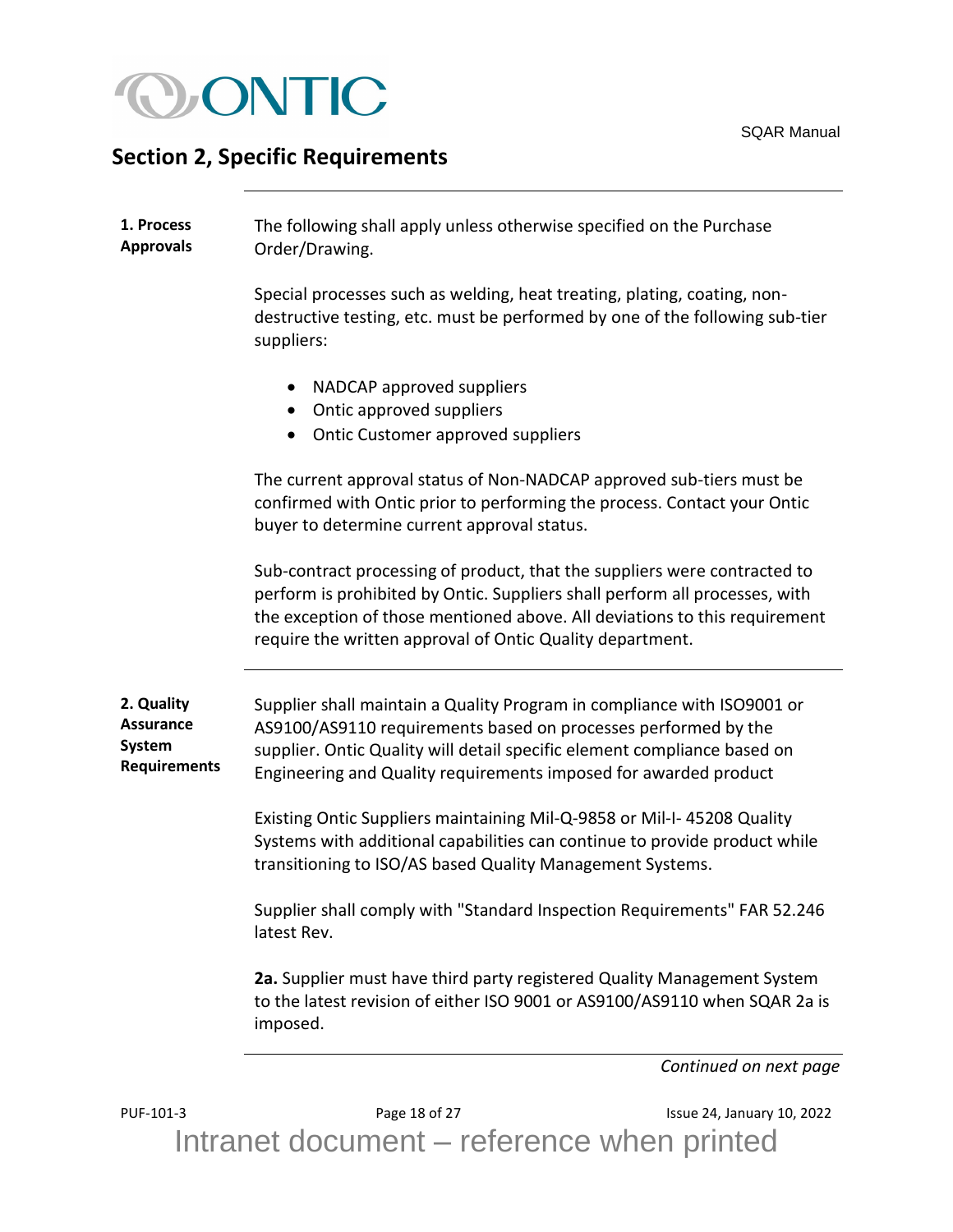# **OONTIC**

## **Section 2, Specific Requirements, Continued**

<span id="page-18-2"></span><span id="page-18-1"></span><span id="page-18-0"></span>

| 3. Source<br><b>Surveillance by</b><br>Ontic                                          | When this SQAR is imposed, the Ontic Quality Representative shall perform<br>evaluation/acceptance of product at the supplier's facility. This will include<br>surveillance of the products and supplier's systems, procedures, and facilities. The<br>supplier shall furnish, at no cost, the necessary facilities and equipment, supply<br>data, and perform tests/inspections as required by applicable drawings,<br>specifications, or Ontic directed Inspection Instructions under surveillance of Ontic<br>Supplier Quality Representative. The supplier is to notify Ontic Buyer, requesting<br>source surveillance at a minimum of 48 hours in advance of desired inspection date. |
|---------------------------------------------------------------------------------------|--------------------------------------------------------------------------------------------------------------------------------------------------------------------------------------------------------------------------------------------------------------------------------------------------------------------------------------------------------------------------------------------------------------------------------------------------------------------------------------------------------------------------------------------------------------------------------------------------------------------------------------------------------------------------------------------|
| 4. Source<br>Inspection by<br>Government<br><b>Agency or Ontic</b><br><b>Customer</b> | Mandatory GSI - Government inspection is required prior to shipment from your<br>plant. Promptly notify the Government Representative who normally services your<br>plant so that appropriate planning for Government Inspection can be<br>accomplished. On receipt of this order, promptly furnish a copy of this P.O. to the<br>Government Representative who normally services your plant. In the event the<br>representative or office cannot be located contact the cognizant Ontic buyer<br>immediately.                                                                                                                                                                             |
| 5. Metallurgical<br><b>First Article</b>                                              | The supplier shall furnish evidence that all material qualification tests and<br>inspections have been performed and results meet the applicable material<br>specifications and drawings. Samples of physical properties test such as grain flow,<br>case depth, EDM recast layer, intergranular attack, etc. shall be included in the<br>shipment when applicable.                                                                                                                                                                                                                                                                                                                        |
| 6. First Article<br>Requirement                                                       | Compliance to requirements shall be verified by performance of a first article<br>inspection. First article inspection reports shall include S/N when applicable, all<br>drawing dimensions, notes, and tolerance range along with actual measurement<br>results, and where physical testing is required, the results of the tests. First Article<br>parts shall be identified as "First Article" by tagging, separately packaging them, or<br>other suitable means. The first article shall be in accordance with Section 1,<br>paragraph D.                                                                                                                                              |
| 7. Cast Test Bars                                                                     | The supplier shall furnish two test bars representative of each heat treat lot,<br>poured from the same melt as the castings supplied. Test bars shall be<br>permanently identified with the supplier's name or trademark, melt, heat treat lot<br>number, and alloy type. The supplier shall retain the test bars for a period of not<br>less than ten (10) years, and must be made available to Ontic upon request. Test<br>bars stored at the supplier's facility shall not be destroyed, during storage period,<br>without prior written approval from Ontic purchasing.                                                                                                               |
| PUF-101-3                                                                             | Continued on next page<br>Page 19 of 27<br>Issue 24, January 10, 2022                                                                                                                                                                                                                                                                                                                                                                                                                                                                                                                                                                                                                      |

<span id="page-18-4"></span><span id="page-18-3"></span>Intranet document – reference when printed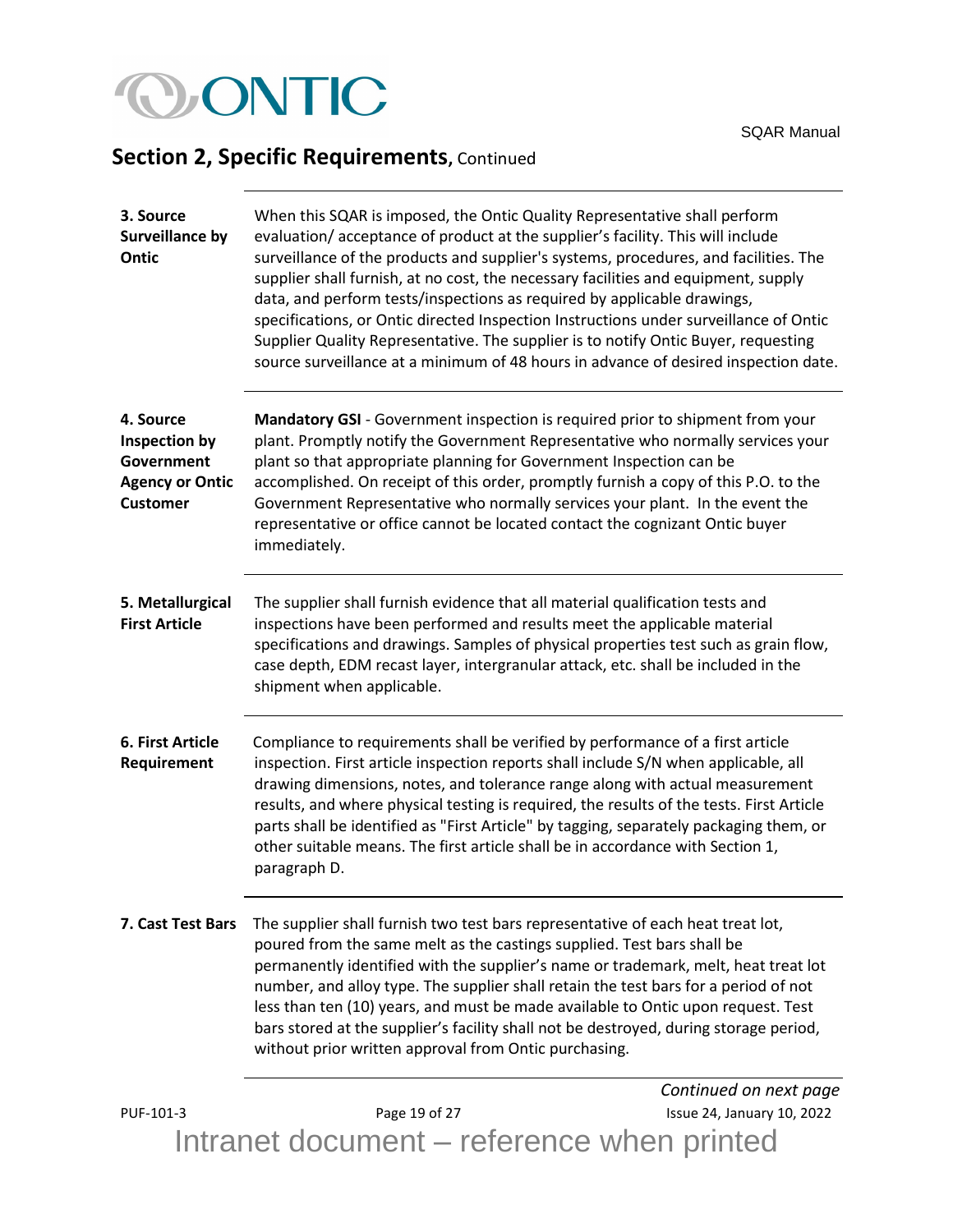

<span id="page-19-1"></span><span id="page-19-0"></span>

| 8. Forging Test<br><b>Bars</b>   | A) The supplier shall furnish with each shipment of forging: two test bars<br>produced from the same heat of material as the forging supplied. Test bars<br>must have the same percentage of reduction as parts supplied, and shall be<br>permanently identified with the supplier's name or trademark, material<br>heat number, heat treat lot number and alloy identification.<br>B) The supplier shall comply with (A) above except that the test bars shall<br>be retained by the forging facility for a minimum of 10 years and be made<br>available to Ontic upon request. Test bars stored at the supplier's facility<br>shall not be destroyed during the storage period without prior written<br>approval from Ontic purchasing.                                                                                                                                                                                                                                                                                                                                                                             |
|----------------------------------|-----------------------------------------------------------------------------------------------------------------------------------------------------------------------------------------------------------------------------------------------------------------------------------------------------------------------------------------------------------------------------------------------------------------------------------------------------------------------------------------------------------------------------------------------------------------------------------------------------------------------------------------------------------------------------------------------------------------------------------------------------------------------------------------------------------------------------------------------------------------------------------------------------------------------------------------------------------------------------------------------------------------------------------------------------------------------------------------------------------------------|
| 9. Certificate of<br>Conformance | A legible and reproducible copy of a Certificate of Conformance must<br>accompany each shipment. The certificate must include the following:<br>a. Supplier Name and Address<br>b. Ontic P.O. Number and quantity shipped<br>c. Ontic Part Number<br>d. Drawing Revision<br>e. Serial Number, if applicable<br>f. Manufacturing Plan Revision (when applicable)<br>g. Operation Number (when applicable)<br>h. Signature and title of authorized representative<br>i. Processes performed, required by blue print note, specification or<br>purchase order, to include:<br>j.<br>Process<br>k. Specification<br>Process Certification Number and Ontic Approved Supplier(s) used<br>I.<br>for processing (when applicable)<br>m. Sub-Assembly Part Number(s) with latest revision (when applicable)<br>Sub-Assembly Process, Specification, Certification Number and Ontic<br>n.<br>Approved Supplier used (when applicable)<br>o. Lot number, if not serialized<br>p. Indication that products were manufactured from materials on which<br>the seller has records of material conformance<br>Continued on next page |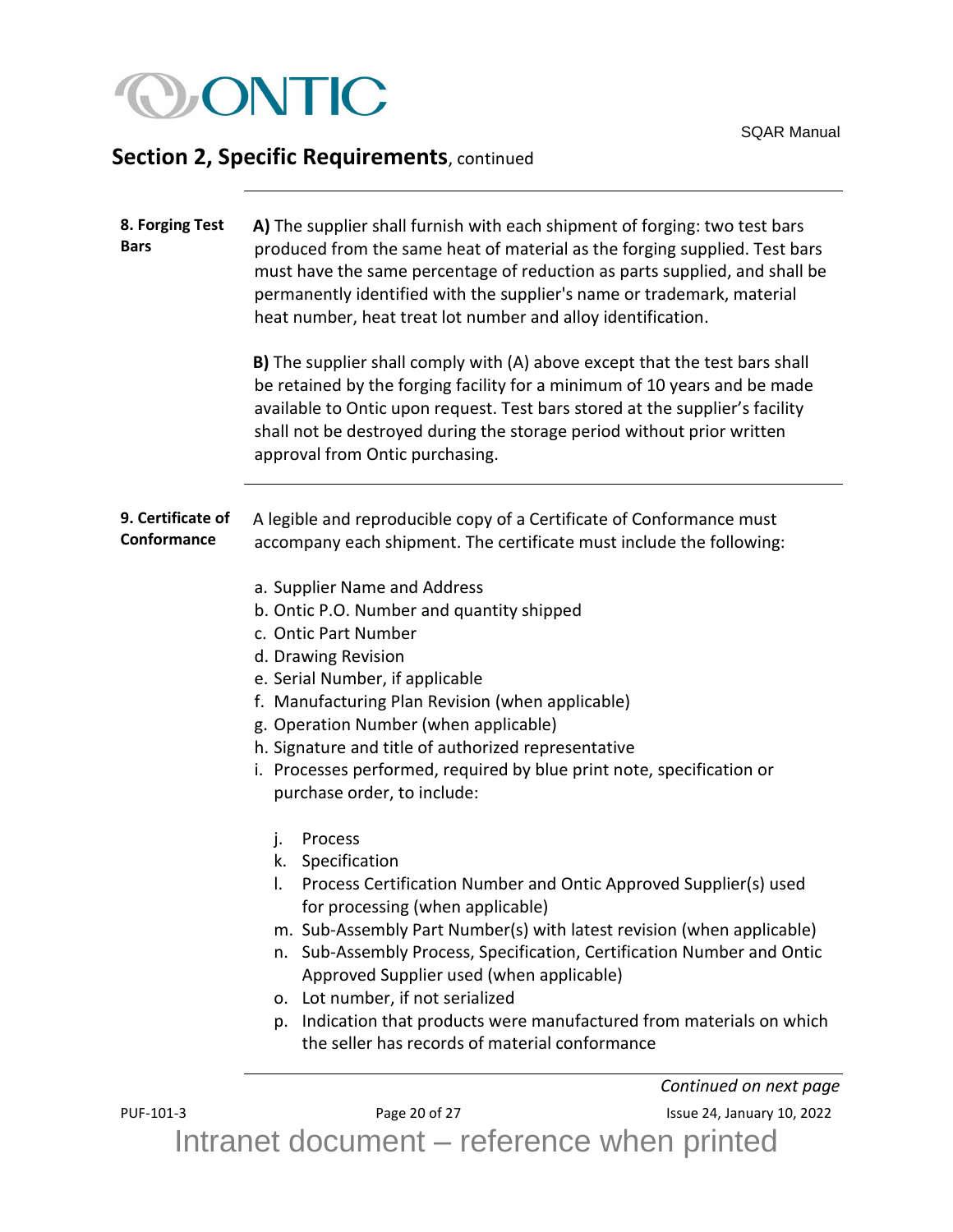

<span id="page-20-4"></span><span id="page-20-3"></span><span id="page-20-2"></span><span id="page-20-1"></span><span id="page-20-0"></span>

| 9. Certificate of<br>Conformance,<br>continued             | The certificate of conformance must contain a statement that all inspection<br>and tests have been performed as required by drawing, specification and/or<br>purchase order. The certificate must list each special process that appears<br>on the drawing such as: heat treat, non-destructive examination, and<br>plating or coating, etc. Perishable products controlled by batch number or<br>cure date and products controlled by heat number will have applicable<br>controlling number on the individual certificate. Blanket statements of<br>conformance are unacceptable, as are statements of belief rather than fact. |
|------------------------------------------------------------|-----------------------------------------------------------------------------------------------------------------------------------------------------------------------------------------------------------------------------------------------------------------------------------------------------------------------------------------------------------------------------------------------------------------------------------------------------------------------------------------------------------------------------------------------------------------------------------------------------------------------------------|
| 10. Deleted                                                |                                                                                                                                                                                                                                                                                                                                                                                                                                                                                                                                                                                                                                   |
| 11. Deleted                                                |                                                                                                                                                                                                                                                                                                                                                                                                                                                                                                                                                                                                                                   |
| 12. Physical and<br><b>Chemical Test</b><br><b>Reports</b> | Each shipment must be accompanied by a physical/chemical test report as<br>required by the applicable material specification. The report must contain<br>the signature and title of the authorized representative of the facility<br>performing the tests and shall assure specification conformance.                                                                                                                                                                                                                                                                                                                             |
| 13. Functional<br><b>Test</b><br><b>Certifications</b>     | Each shipment must be accompanied by a legible and reproducible copy of<br>the actual tests results required for the products in the shipment. This<br>certificate must contain the signature of the authorized representative and<br>assure conformance to specified requirements.                                                                                                                                                                                                                                                                                                                                               |
| 14. Statistical<br><b>Process Control</b>                  | When imposed on the purchase order, supplier will submit (1) copy of<br>required Statistical Process Control charts to verify control improvement<br>and analysis of processes (i.e.; X Bar R charts, histograms, etc.). Capability<br>analysis may be imposed by Purchase Order to demonstrate supplier's<br>process performance.                                                                                                                                                                                                                                                                                                |
|                                                            | Continued on next page                                                                                                                                                                                                                                                                                                                                                                                                                                                                                                                                                                                                            |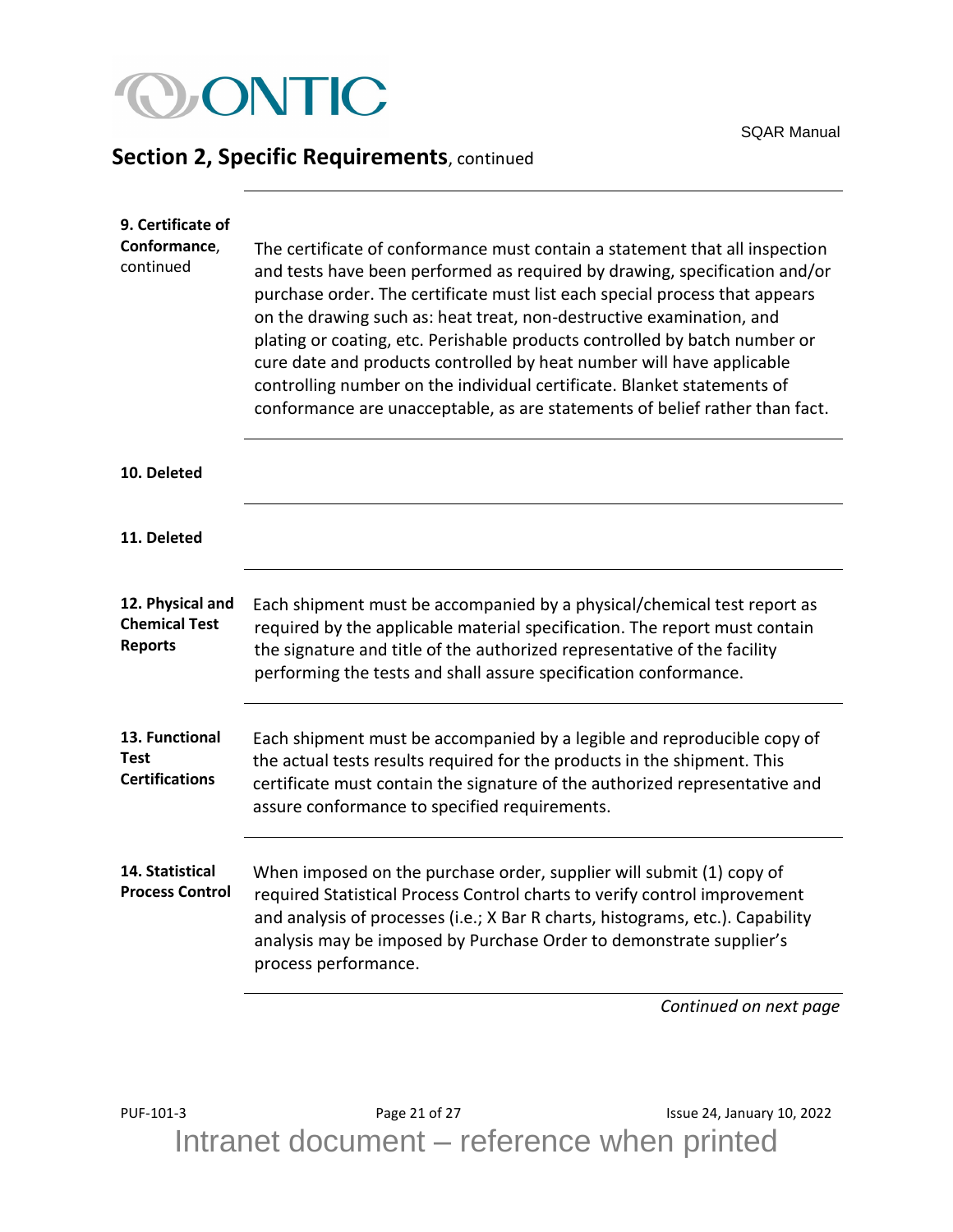

<span id="page-21-0"></span>

| 15. Process          | Each shipment must be accompanied by legible and reproducible copy of a        |
|----------------------|--------------------------------------------------------------------------------|
| <b>Certification</b> | certificate containing the signature of an authorized representative for all   |
|                      | processes used, such as heat treating, welding, surface preparation and        |
|                      | treatment, etc. The certificate shall include the process used, the            |
|                      | specification and revision to which it conforms (including any superseding     |
|                      | specifications with revision), results of any testing and the name of the sub- |
|                      | tier that performed them if other than the supplier. When parts are            |
|                      | serialized, serial number must appear on the certification.                    |

<span id="page-21-1"></span>**16. Frozen Process** When this SQAR is imposed by purchase order, any process utilized in the production of the supplier's, Ontic approved, First Article that Ontic identifies as critical must be adhered to. This includes all specified equipment, tooling, process steps and sequencing involved in the production of the completed article including any outside processing. The First article production piece will be submitted with the critical process description and any associated method sheets, this will be the mandated process for continued production of the products.

> Any changes to any aspect of the manufacturing processes designated as critical must be submitted to Ontic and approved prior to implementation of those changes in the frozen critical process. Failure to adhere to this requirement will subject the product to material rejection. Ontic will work expeditiously to support the supplier's request for change in processes identified as critical and will provide such approval in writing noting the nature of the changes and affectivity date or S/N.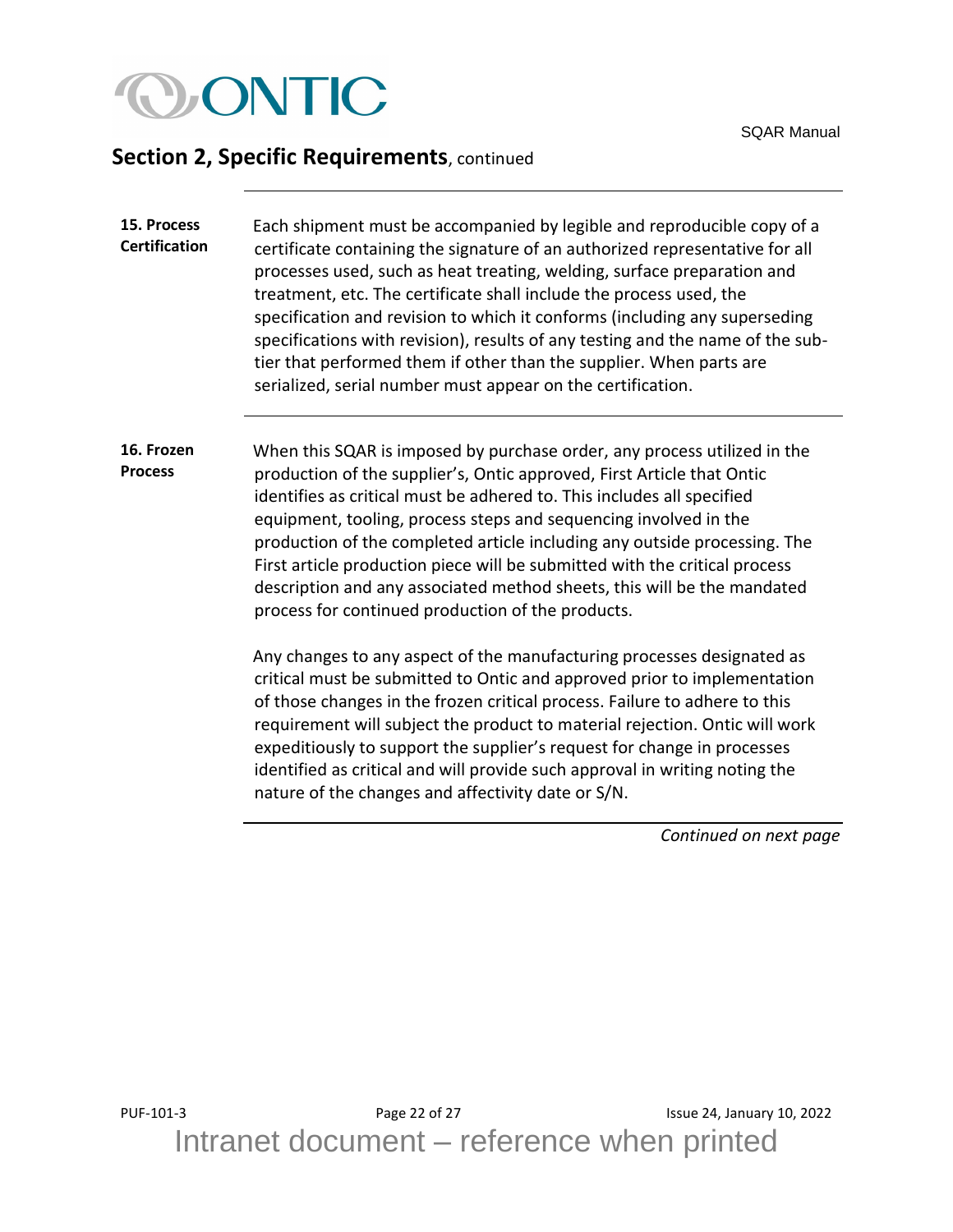

<span id="page-22-1"></span><span id="page-22-0"></span>

| 17. Non-<br><b>Destructive Test</b><br><b>Reports</b> | A Non-Destructive Test is to be performed 100% unless otherwise specified<br>on the Purchase Order/Drawing. A legible and reproducible copy of actual<br>non-destructive test results identifiable with acceptance requirements and<br>material submitted shall accompany each shipment. These reports must<br>contain the signature and title of the authorized representative of the<br>agency performing the inspection and must assure conformance to<br>specified requirements.                                                                                                                                                             |
|-------------------------------------------------------|--------------------------------------------------------------------------------------------------------------------------------------------------------------------------------------------------------------------------------------------------------------------------------------------------------------------------------------------------------------------------------------------------------------------------------------------------------------------------------------------------------------------------------------------------------------------------------------------------------------------------------------------------|
|                                                       | Fluorescent Penetrant - Magnetic Particle, Radiographic and other non-<br>destructive evaluation processes as referenced on drawings and/or<br>specifications shall be performed by an approved Ontic source in<br>accordance with applicable standards.<br>Parts that have been accepted using FPI or Magnetic particle inspection<br>shall be marked per the applicable non-destructive test specification.<br>Unless otherwise specified, radiographic inspection of castings shall be<br>performed after all heat-treat operations. Radiographic techniques shall be<br>submitted to Ontic for prior approval if required by Purchase Order. |
| 18. Heat Treat<br>Report                              | Each shipment shall be accompanied by a legible and reproducible copy of<br>the detailed heat treatment cycle used. Details to include: Drawing<br>requirement, specification, date, time, temperature, and quench method as<br>applicable. Inspection reports must accompany the heat treat report. The<br>report must contain the signature and title of the authorized representative<br>of the agency performing the tests and inspections.                                                                                                                                                                                                  |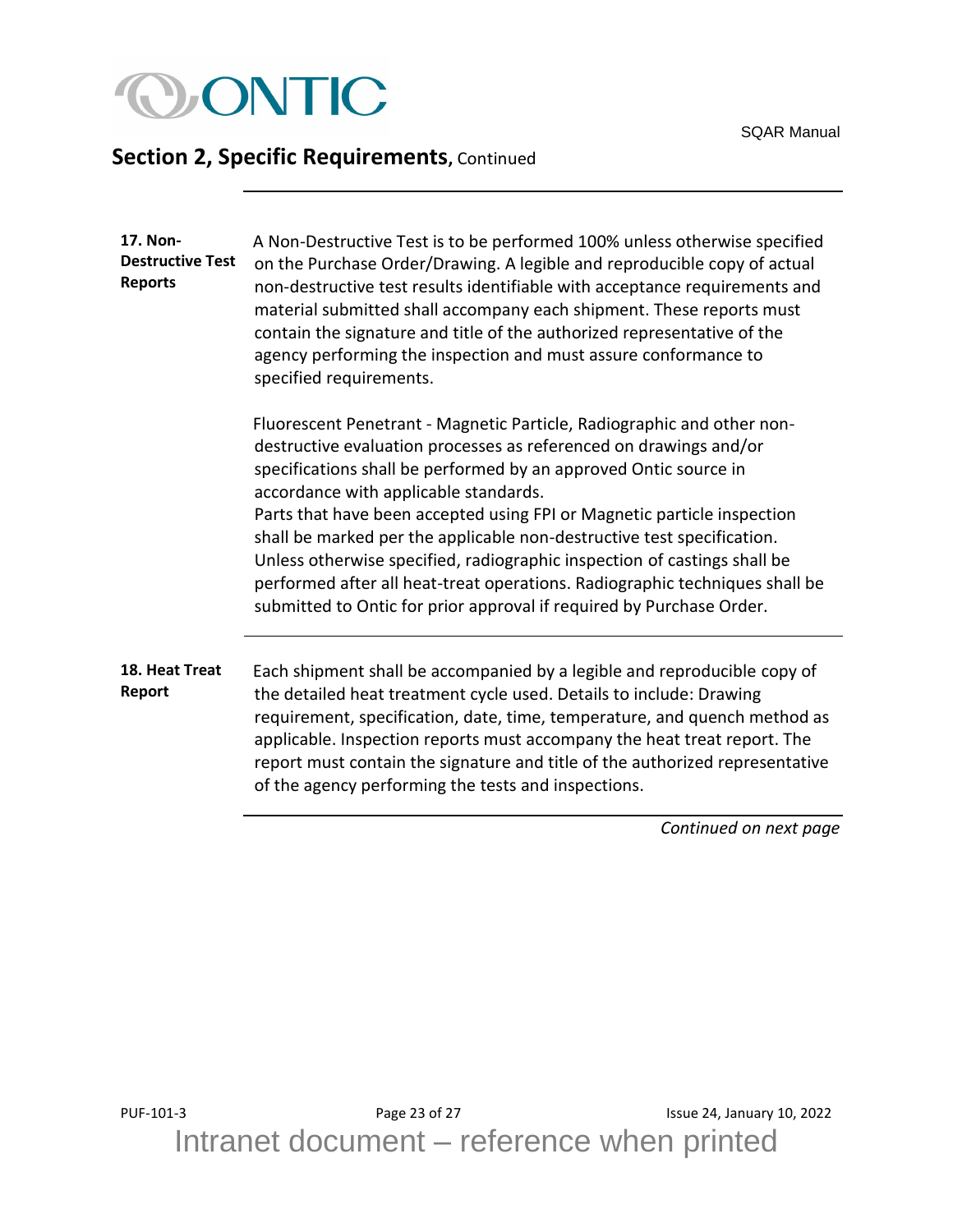<span id="page-23-1"></span><span id="page-23-0"></span>

| 19. Rubber<br>Components/Ra<br>w Material &<br><b>Assembly Cure</b><br><b>Date</b>        | Rubber products used in assemblies shall meet the age requirements of<br>MIL-STD-1523, MIL-HDBK-695D, or SAE-AS1933, as applicable. In addition,<br>all assemblies shall be marked with the cure date of the oldest rubber part<br>in the assembly, as well as the date of assembly. Marking may be<br>accomplished by decal, rubber stamp, or bag and tag.                                                                                                          |
|-------------------------------------------------------------------------------------------|----------------------------------------------------------------------------------------------------------------------------------------------------------------------------------------------------------------------------------------------------------------------------------------------------------------------------------------------------------------------------------------------------------------------------------------------------------------------|
|                                                                                           | Each package of rubber components shall be marked with Ontic part<br>number and revision, quantity and shelf life/expiration date. Date of cure<br>for "O" rings shipped to Ontic shall be within 8 quarters and shall not be<br>less than 1/2 the shelf life from date of manufacture (cure date). If no<br>packaging requirements are stated on the purchase order, then bulk<br>packaging is acceptable.                                                          |
| <b>20. Raw</b><br><b>Material</b><br><b>Certification</b>                                 | Each shipment shall be accompanied with legible copies of the material<br>certification as furnished by the raw material supplier or an independent<br>test laboratory. Material certifications must agree in all respects with the<br>raw material requirements of their applicable specifications. Unless<br>otherwise specified, all certifications shall state the latest revision of the<br>Specification that the material is being certified to as a minimum. |
| 21. Mill Heat<br>Control/Mill<br><b>Certification</b>                                     | All items supplied in this shipment must have:<br>• Assigned serial numbers and must be consecutive within a mill heat.<br>. All items covered by this Purchase Order must be from the same mill heat.<br>• Actual mills certification required.                                                                                                                                                                                                                     |
| 22. Synthetic<br><b>Rubber</b><br><b>Components</b><br><b>Hardness</b><br><b>Readings</b> | When required by drawing notes and/or purchase order requirements,<br>certifications with the noted readings for Durometer or other applicable<br>hardness reading pertaining to rubber/synthetic rubber products shall be<br>provided for each lot of parts submitted to Ontic. Each lot shall be identified<br>and packaged separately.                                                                                                                            |

*Continued on next page*

<span id="page-23-3"></span><span id="page-23-2"></span>PUF-101-3 Page 24 of 27 Page 24 of 27 Issue 24, January 10, 2022 Intranet document – reference when printed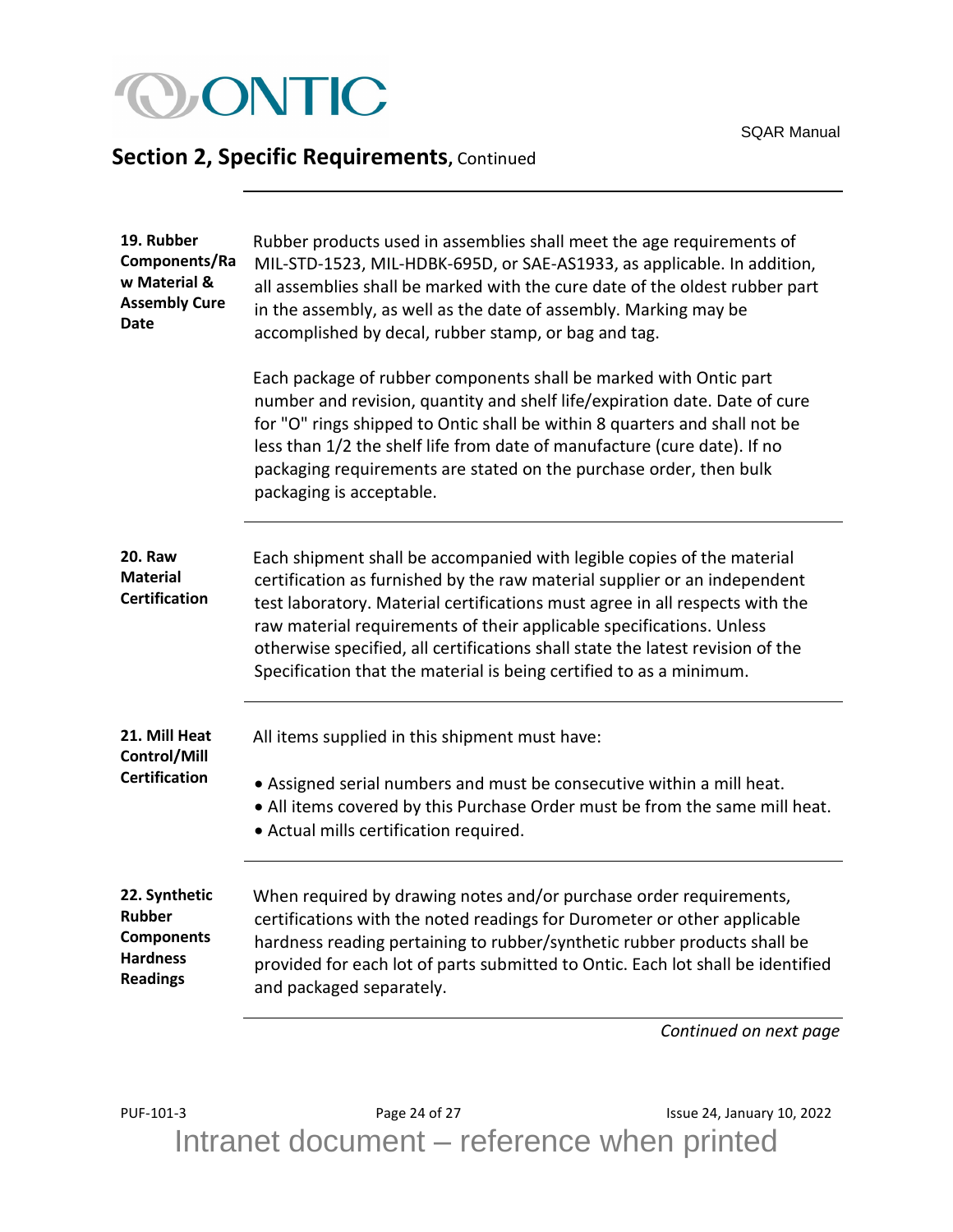

<span id="page-24-0"></span>**23. Electrical Component & Assembly Requirements** All electronic assembly and soldering shall conform to the criteria established in IPC-A-610, J-STD-001, current revisions, or any other criteria established in the process standard(s)/specification(s) stated on the Ontic Purchase Order and/or on the engineering drawing.

Technicians performing work on and inspectors engaged in final acceptance of electrical/electronic products for purchase by Ontic shall be Certified Application Specialists per IPC-A-610, J-STD-001, current revisions, or certified per any other process standard(s)/specification(s) stated on the Ontic Purchase order and/or on the engineering drawing, as applicable.

Tin/Lead Solder only shall be used in assembly processes associated with product supplied to Ontic. All constituent electrical/electronic components (to include printed circuit boards) assembled to product supplied to Ontic shall be installed using Tin/Lead solder on the connections even if the component terminations are Lead Free.

In accordance with AS5553 (Counterfeit Electronic Parts; Avoidance, Detection, Mitigation and Disposition), Ontic suppliers providing electrical/electronic assemblies, equipment or systems shall ensure that only new and authentic materials are used in products delivered to Ontic. Ontic suppliers may only purchase component parts directly from Original Component Manufacturers (OCMs), OCM franchised distributors, or authorized aftermarket manufacturers. Use of product that was not provided by these sources is not authorized unless first approved in writing by Ontic.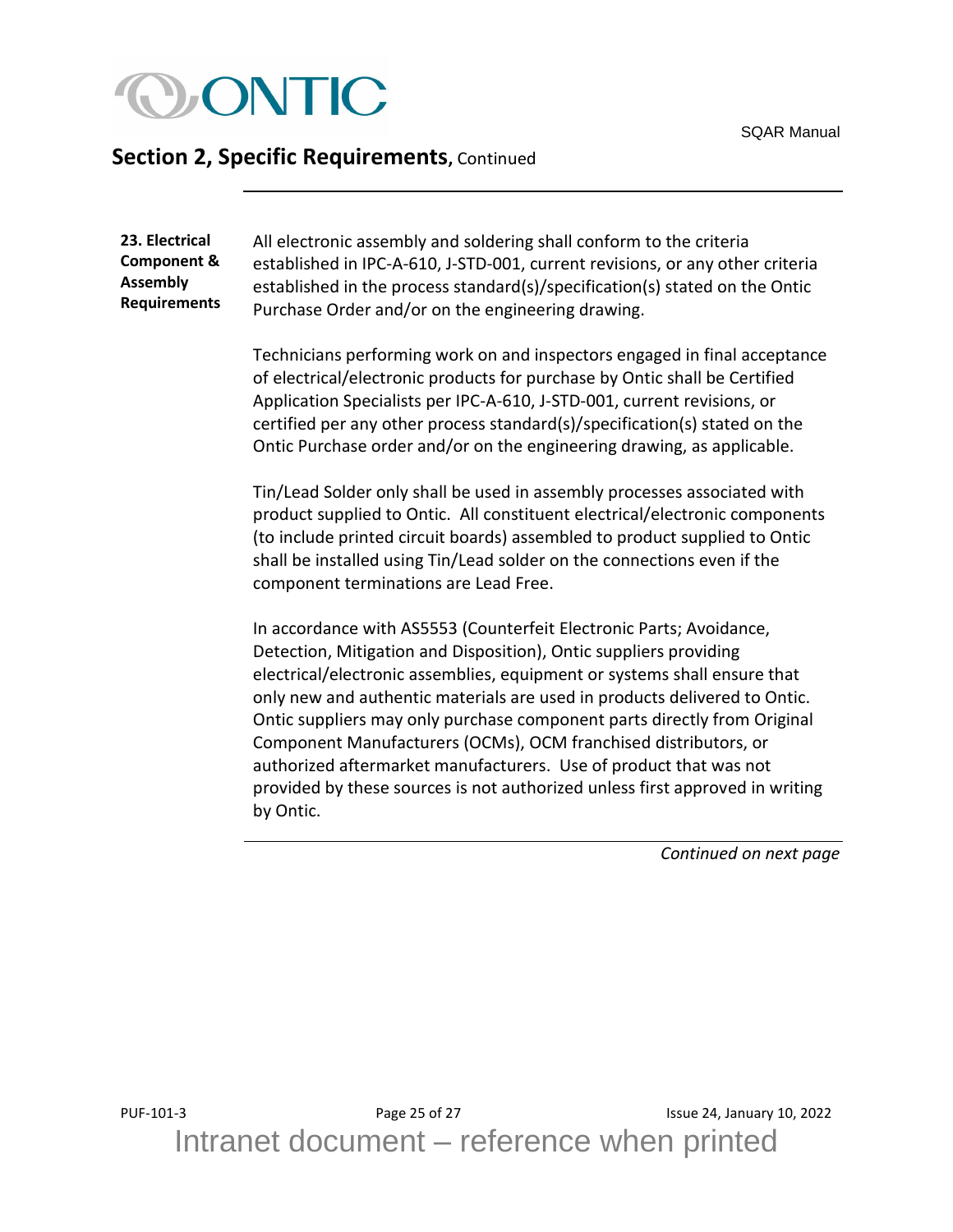

<span id="page-25-0"></span>

| 23. Electrical<br><b>Component &amp;</b><br><b>Assembly</b><br>Requirements,<br>continued                    | Ontic suppliers providing electrical/electronic assemblies shall maintain a<br>method of item traceability that ensures tracking of the supply chain back<br>to the OCM of all electrical, electronic and electromechanical parts included<br>in assemblies and subassemblies being delivered to Ontic.                                                                                                                                                                                                                                                        |
|--------------------------------------------------------------------------------------------------------------|----------------------------------------------------------------------------------------------------------------------------------------------------------------------------------------------------------------------------------------------------------------------------------------------------------------------------------------------------------------------------------------------------------------------------------------------------------------------------------------------------------------------------------------------------------------|
|                                                                                                              | In accordance with AS5553, Ontic suppliers providing electrical/electronic<br>components shall establish and implement test and inspection activities<br>necessary to assure the authenticity of purchased product, including at the<br>minimum: Traceability and documentation verification and visual<br>examination of components. Any tests and inspections shall be performed<br>by persons that have been trained and qualified concerning types and<br>means of electronic parts counterfeiting and how to conduct effective<br>product authentication. |
| 24. Welding/<br><b>Brazing</b><br><b>Requirements</b>                                                        | All welding/brazing shall conform to the criteria established in the<br>specification or workmanship standard noted on the applicable engineering<br>drawing or Ontic Purchase Order. Certification to the imposed specification<br>shall be provided with each order supplied.                                                                                                                                                                                                                                                                                |
| 25. FAA Repair<br><b>Station</b><br>Requirements/<br><b>Drug Screening</b><br>Program<br><b>Requirements</b> | When this clause is imposed, the supplier shall be an FAA certified repair<br>station with current, accepted drug and alcohol screening program. The<br>supplier shall assure they are approved for the work to be accomplished<br>under their operations specifications. The supplier shall provide an 8130-3<br>release to service tag for all work performed, or an acceptable statement of<br>airworthiness.                                                                                                                                               |
|                                                                                                              | The sub-contractor will report product malfunctions, defects and<br>unairworthy conditions, where known.                                                                                                                                                                                                                                                                                                                                                                                                                                                       |
| 26. Designated<br><b>Quality</b><br>Representative                                                           | This clause is invoked when the supplier has an authorized Designated<br>Quality Representative (DQR) within their company and is authorized to<br>process this product in accordance with Ontic procedures.                                                                                                                                                                                                                                                                                                                                                   |
|                                                                                                              | Continued on next page                                                                                                                                                                                                                                                                                                                                                                                                                                                                                                                                         |

<span id="page-25-2"></span><span id="page-25-1"></span>PUF-101-3 Page 26 of 27 **Page 26 of 27** Issue 24, January 10, 2022 Intranet document – reference when printed